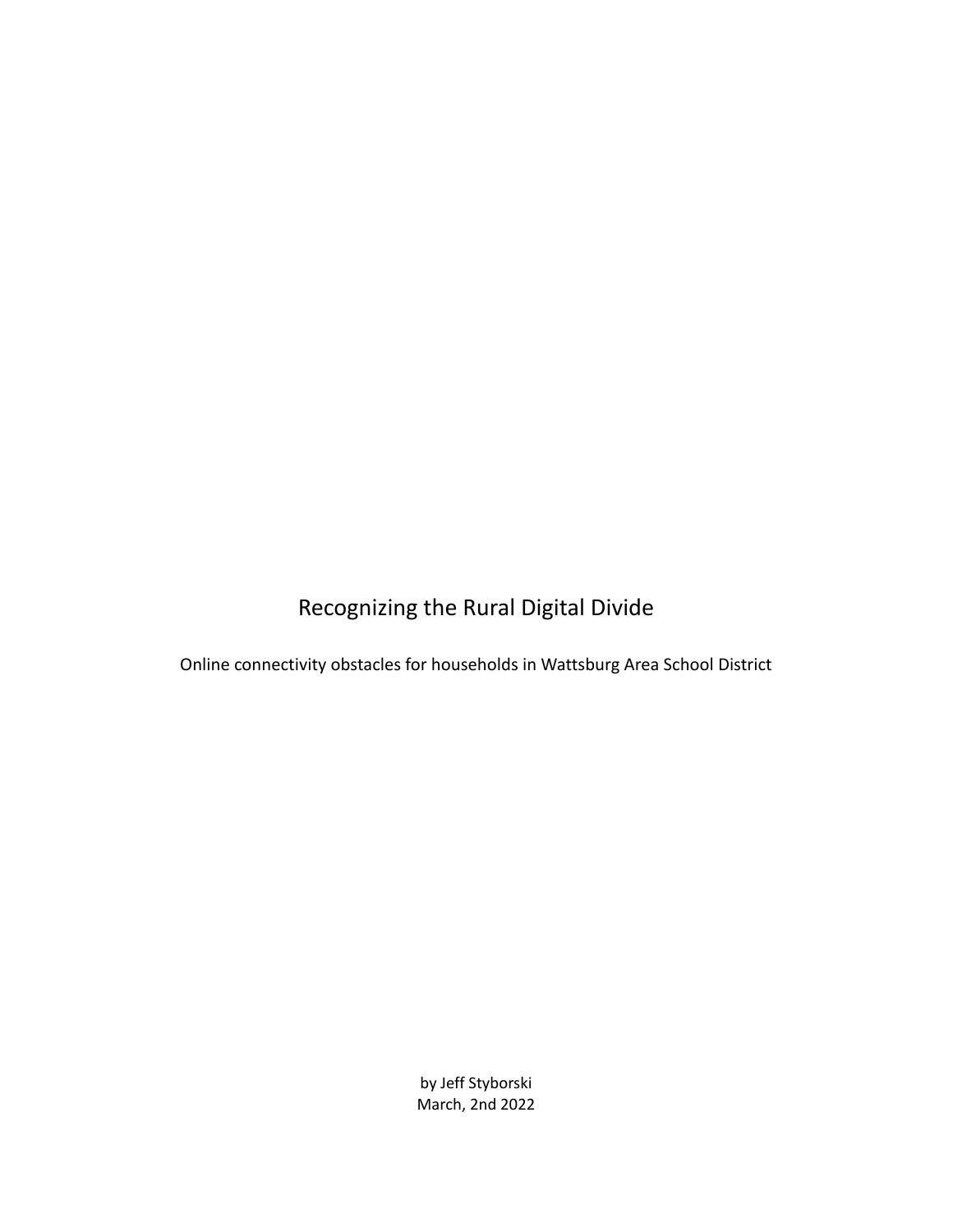### **Table Of Contents**

| Introduction                                                | 3                       |
|-------------------------------------------------------------|-------------------------|
| <b>Wattsburg Area School District</b>                       | 4                       |
| <b>Internet Connectivity for Online Learning</b>            | 5                       |
| <b>WASD Case Study Opportunity</b>                          | 6                       |
| <b>WASD Household Survey</b>                                | $\overline{\mathbf{z}}$ |
| <b>WASD Survey Results</b>                                  | 9                       |
| <b>Next Steps for WASD Households</b>                       | 13                      |
| <b>Appendices</b>                                           | 18                      |
| Appendix A - Internet Connectivity Speed/Reliability Matrix | 18                      |
| Appendix B - Survey Notification                            | 20                      |
| <b>Appendix C - Survey Questions</b>                        | 21                      |
| Appendix D - Survey Results (raw)                           | 24                      |
| Appendix E - Survey Results (grouped)                       | 30                      |
| Appendix F - Useful URLs                                    | 34                      |
| <b>Works Cited</b>                                          | 35                      |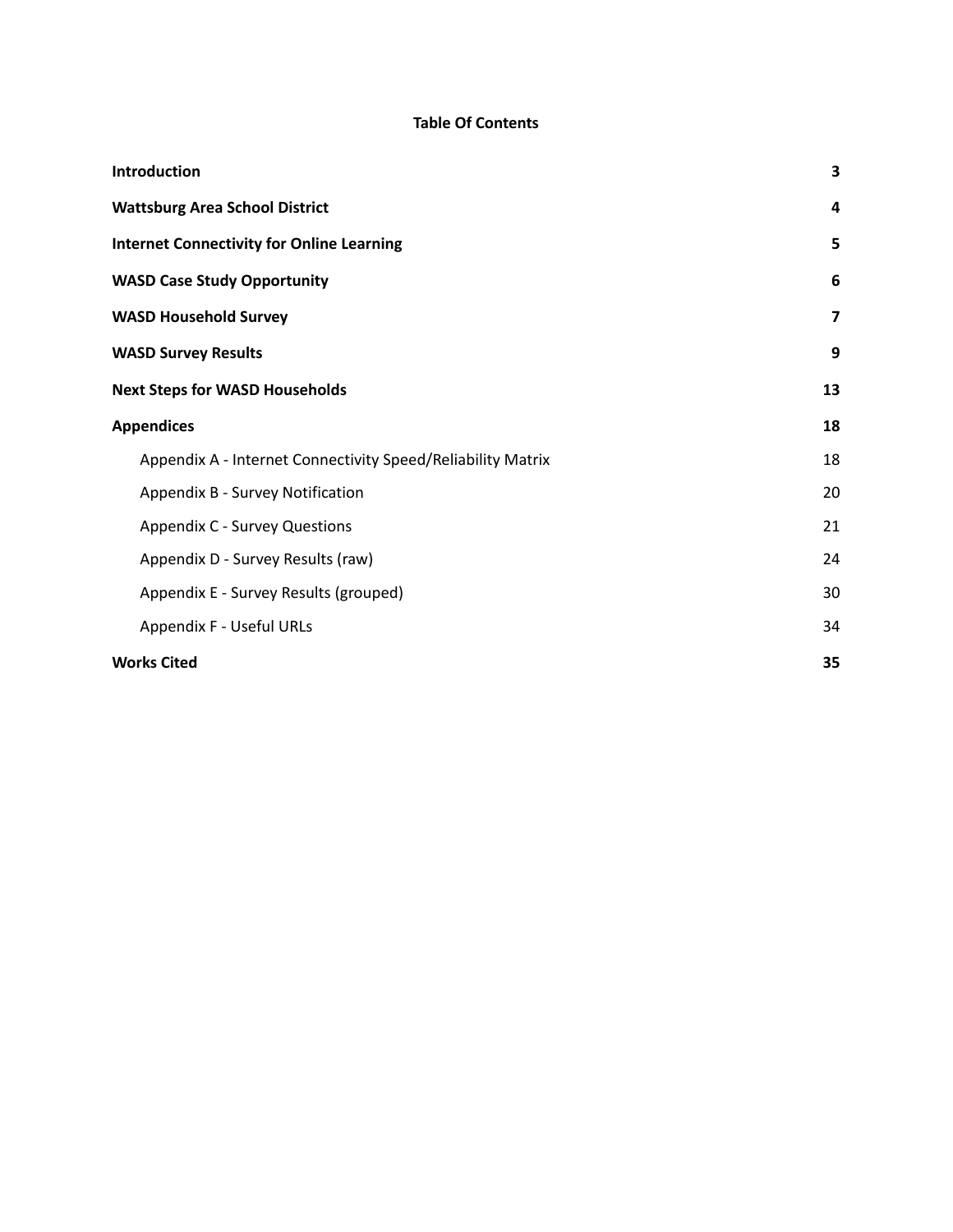### <span id="page-2-0"></span>**Introduction**

"About 7 in 10 teachers assign homework that requires broadband access, but nearly 1 in 3 households don't have it."<sup>1</sup> Nationally, at least 15% of all households are without high-speed services, and that number can jump to nearly 33% amongst low-income households. <sup>2</sup> This discrepancy in service availability is often referred to as the digital divide. The digital divide is more formally defined as the economic, educational, and social inequalities between those who have computers and online access and those who do not<sup>3</sup>. In other words, the lack of access to the internet, and subsequent online resources, can place citizens at a disadvantage in several aspects of daily life.

The digital divide is most prominent in two distinct socioeconomic areas - inner city and rural communities. Though unique in many ways, both groups face the same challenges including a limited number of available service options, overall affordability of services, and below-average digital literacy. In this case, digital literacy is important because it impacts one's capacity to evaluate the online service market and to then utilize the purchased services properly. In rural areas, the price per mile for the necessary infrastructure construction often prohibits broadband service offerings from reaching geographically sparse customer bases. A Department of Transportation report from 2017 estimates the cost of laying fiber at \$27,000/mile<sup>4</sup>.

The "homework gap", or the ability for K-12 students to successfully access source materials from home 5 , is a negative byproduct of the digital divide. Source materials can include online blackboard programs, teacher-generated syllabi or project outlines, digital libraries, and search engines. Throughout 2020, the global COVID-19 pandemic made this gap even more apparent. By mid-March 2020<sup>6</sup>, most educational institutions had eliminated in-classroom learning, companies sent workers home to

 $1$  ("Nearly one-in-five teens can't always finish their homework because of the digital divide")

 $2$  ("Nearly one-in-five teens can't always finish their homework because of the digital divide")

<sup>&</sup>lt;sup>3</sup> ("Digital divide Definition & Meaning")

<sup>4</sup> (Aman)

<sup>&</sup>lt;sup>5</sup> (St. George)

<sup>6</sup> ("A Timeline of COVID-19 Developments in 2020.")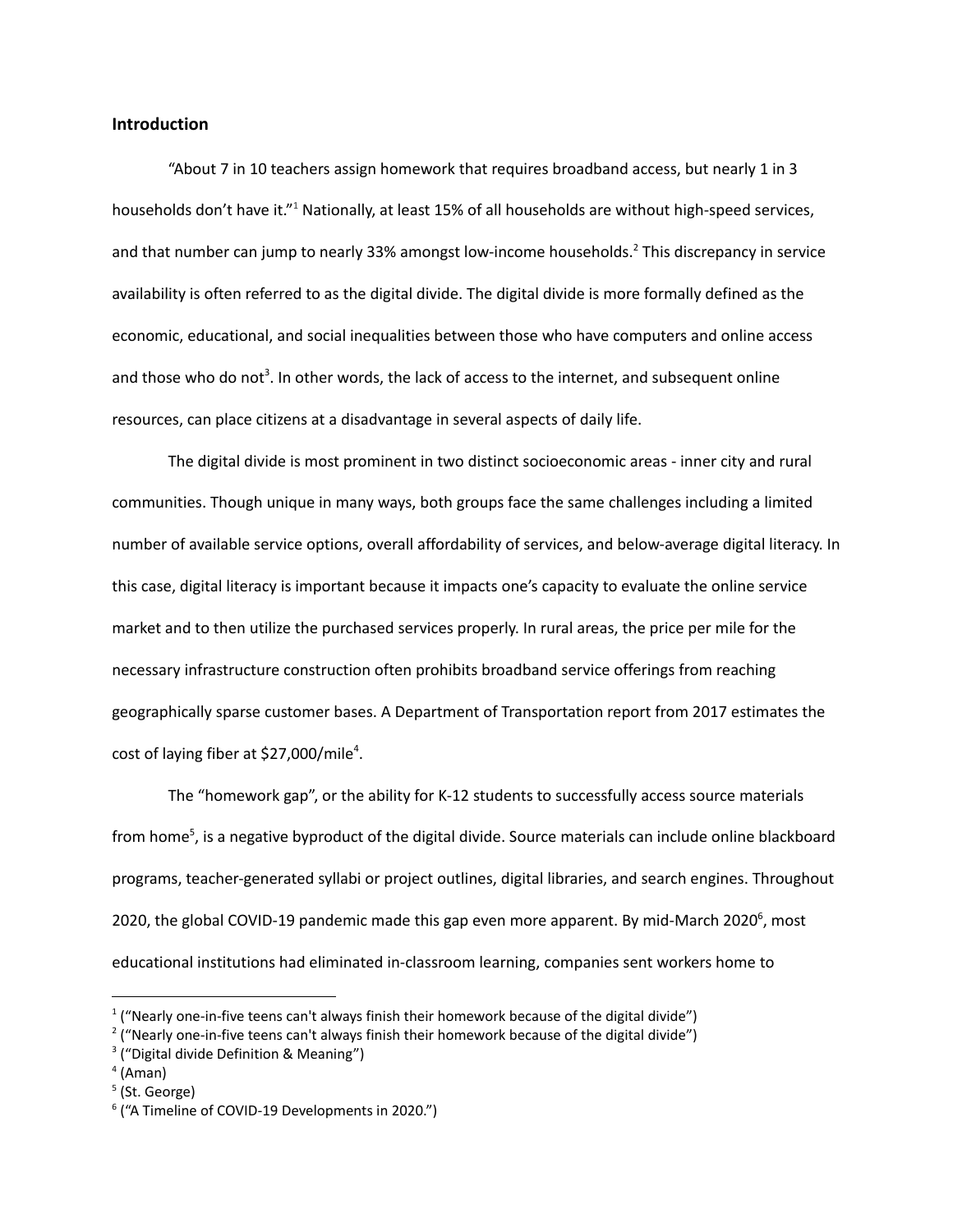telework, and small businesses had to develop new methods of service. Almost all the hospitality, food service, and entertainment industries were forced to temporarily close as well, with some of those businesses never reopening. Today, almost two full years later, governments continue to evaluate various pandemic safety initiatives, including masks, social distancing guidelines, rules for non-essential businesses, and restrictions on public gatherings. At the same time, schools had to balance the challenges of student health and safety with the many inconveniences of moving to online/remote learning with little notice or preparation.

### <span id="page-3-0"></span>**Wattsburg Area School District**

Wattsburg Area School District, located in the eastern part of Erie County, Pennsylvania, is a small, rural school district serving approximately 1,300 students<sup>7</sup>. The district covers 143 square miles<sup>8</sup> and includes five municipalities: Amity Township, Greene Township, Greenfield Township, Venango Township, and Wattsburg Borough. Out of 500 school districts in Pennsylvania, WASD ranks 92nd in total geographic coverage, and 98th in population density<sup>9</sup> . What makes WASD a unique case study is that two of the five municipalities are serviced by wired broadband providers, while the other three municipalities are only served by traditional rural access methods.

Traditional rural access connections are no longer considered sufficient for the dynamic and media-rich content that is in widespread use on the internet today. This is due to their low speeds and less-than-desirable reliability. These methods include dial-up satellite, DSL, and cellular hotspots. It should be noted that traditional high-orbit satellite has been able to increase speed thresholds to *just* meet the Federal Communications Commission definition of broadband, but its reliability, as well as significant data caps, remain an issue. Some cellular service can also reach speeds that meet the FCC definition of broadband, but the reliability, data caps, and the unpredictability of the service are often

<sup>&</sup>lt;sup>7</sup> ("About Our District")

<sup>8</sup> ("Pennsylvania Land Area School District Rank")

<sup>&</sup>lt;sup>9</sup> ("Pennsylvania Land Area School District Rank")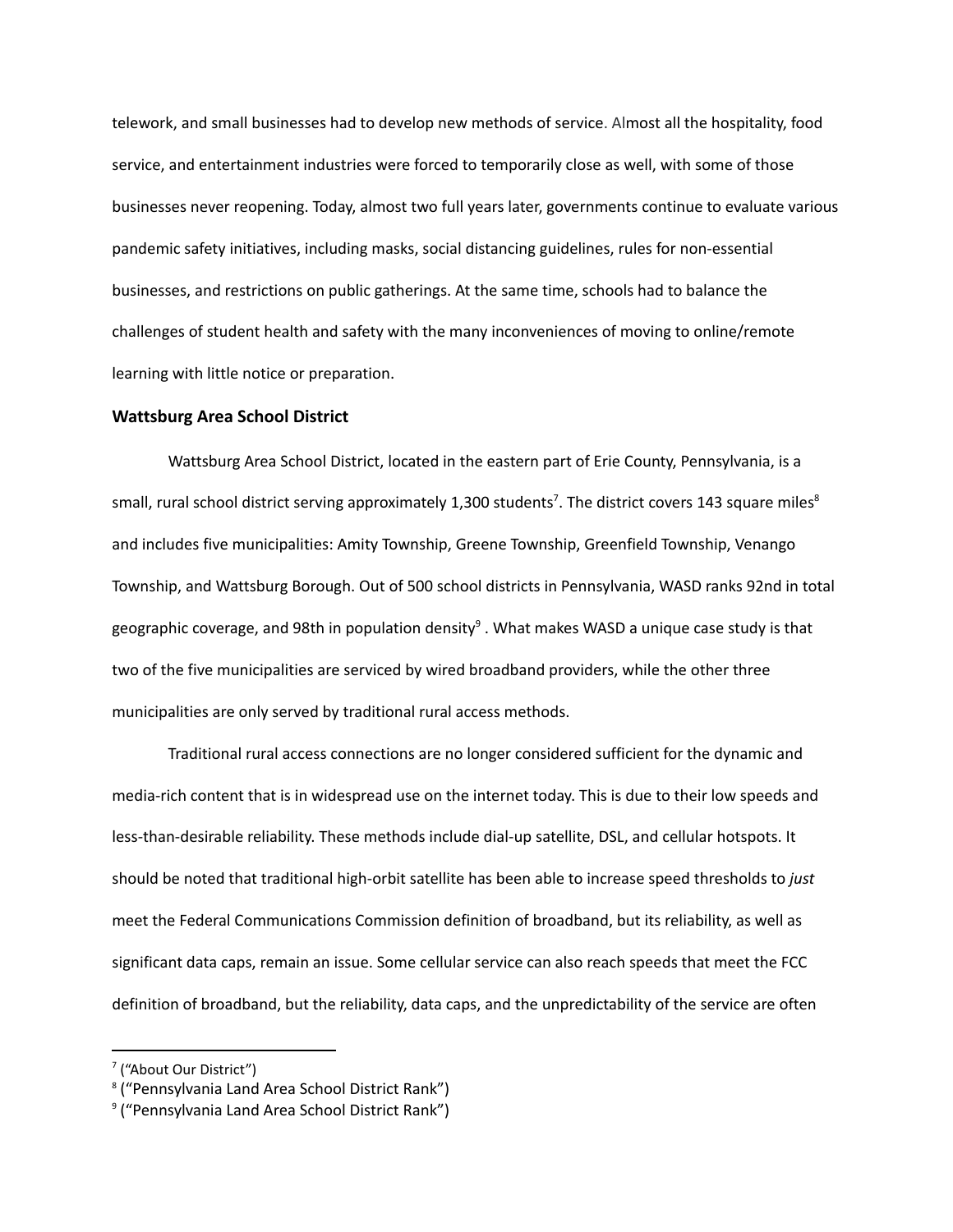problematic in rural areas. For example, cellular providers do not necessarily guarantee indoor service. Low-orbit satellite services, still relatively new and unavailable to all areas, may provide enough speed to compensate for reliability issues, but the initial up-front costs may be a financial deterrent.

### <span id="page-4-0"></span>**Internet Connectivity for Online Learning**

What differentiates broadband or "high speed" internet access from traditional rural access methods? Quite simply, it is the speed of data transmission. Reliability is also an important factor in the overall experience a student has when learning in an online environment. For context, the longstanding definition of broadband used by the FCC was "high-speed internet access that is always on and faster than traditional dial-up access."<sup>10</sup> However, this was amended in 2018 to include download speeds of greater than or equal to 25 Megabits per second (Mbps) and upload speeds of 3Mbps<sup>11</sup>. In other words, download speeds are important for retrieving content, and upload speeds are important for delivering content. For example, the ability to download materials for use in a research paper, or watch educational videos, would be directly impacted by the available download speed. The ability to submit that research paper would be directly impacted by the available upload speed. A video call, or conference, requires both high upload and high download speeds. Classroom-style online learning, the traditional method that the majority of current teachers practice, utilizes interactive two-way communication and subsequently requires high upload and download speeds.

Even though speed is important, the corresponding reliability is just as important as the speed itself. If downloads are interrupted, video conferences distorted, or uploads are timing out, then the service cannot be considered reliable. At times sufficient speed can mask reliability issues, depending on the type of content being requested. This is often because transmission methods (or protocols) are often smart enough to repeatedly retry to retrieve and submit lost transmission data. For example, someone with poor reliability could still stream online content due to built-in quality-of-service protocols such as

 $10$  (Cooper)

<sup>&</sup>lt;sup>11</sup> ("Broadband Speed Guide")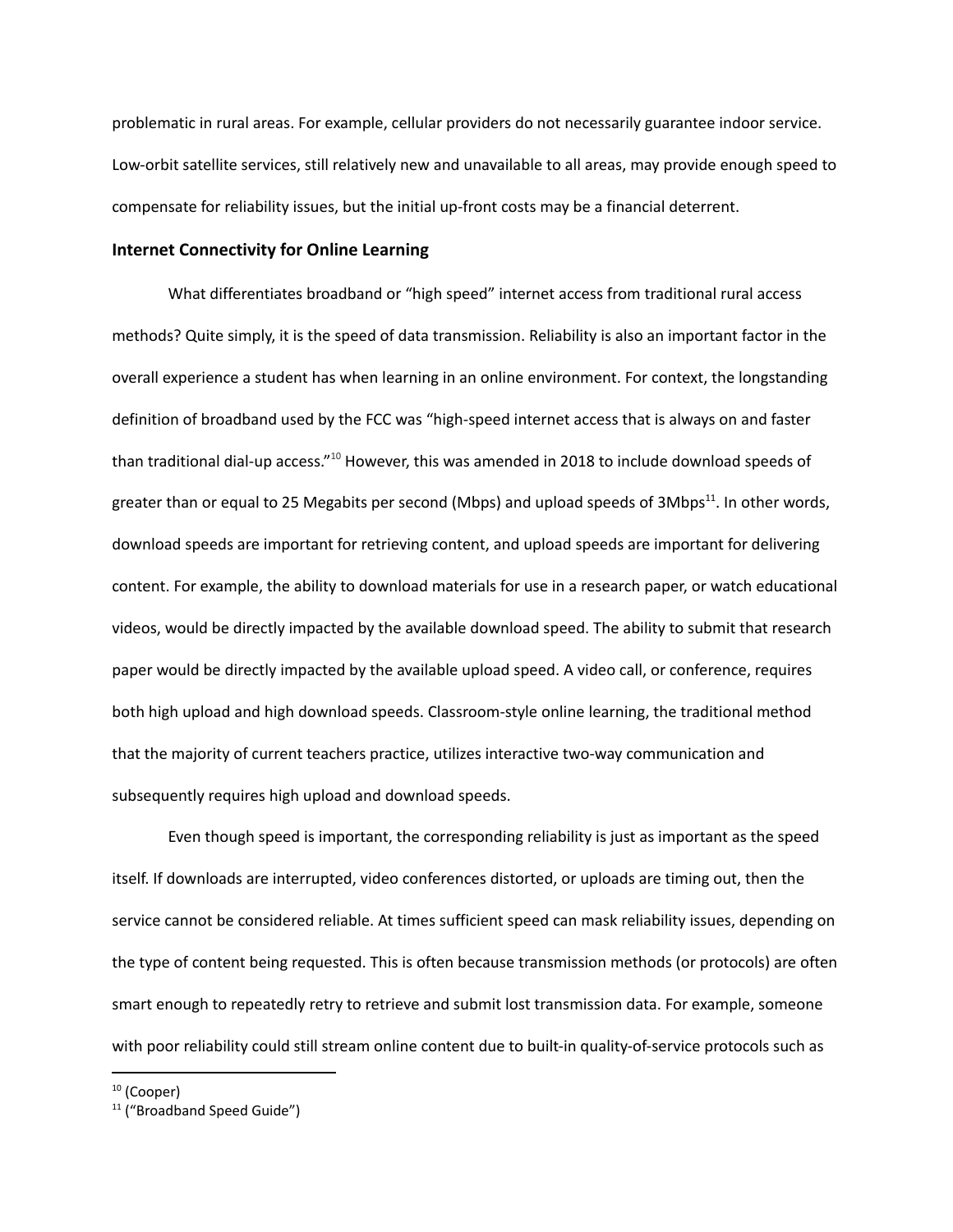buffering, error checking, and retransmission requests. Appendix A is a chart of various connection options, their reported speeds, factors in their speed and reliability, and other notes about the service.

Poor digital literacy, including an inability to seek out, evaluate, and differentiate online service providers and their respective service offerings<sup>12</sup>, can cause households to inadvertently lock themselves into the wrong side of the digital divide. For example, a household may choose a slower or less reliable service based solely on familiarity or affordability. Even though faster upload speeds tend to drive prices higher, once the infrastructure is in place most wired broadband services are offered to customers at a lower price than other current rural access methods.<sup>13</sup>

### <span id="page-5-0"></span>**WASD Case Study Opportunity**

The Wattsburg Area School District, like all Pennsylvania school districts, was required to send students home beginning March 12, 2020. On March 19th, Governor Tom Wolf ordered nonessential businesses to close as well. When able, businesses attempted to provide remote work options. This unique set of circumstances forced all household members under the same roof, which subsequently strained household infrastructure in ways previously not seen during daylight hours. These unique circumstances also provided an opportunity to assess if the online access methods available to households in WASD were sufficient to support online learning and help identify if there is evidence of the digital divide within the district.

The intention of this paper is to provide qualitative data that assesses the ability of WASD households to provide an effective online learning environment for their student(s). To gather this data a survey was distributed to all K-12 households with children enrolled in WASD. The survey was designed to look for key indicators of the digital divide when it came to service offerings, service speed, reliability, overall digital literacy, and what, if any, reported effect these indicators had on the online learning

<sup>&</sup>lt;sup>12</sup> (Loewus et al.)

<sup>13</sup> (McNally)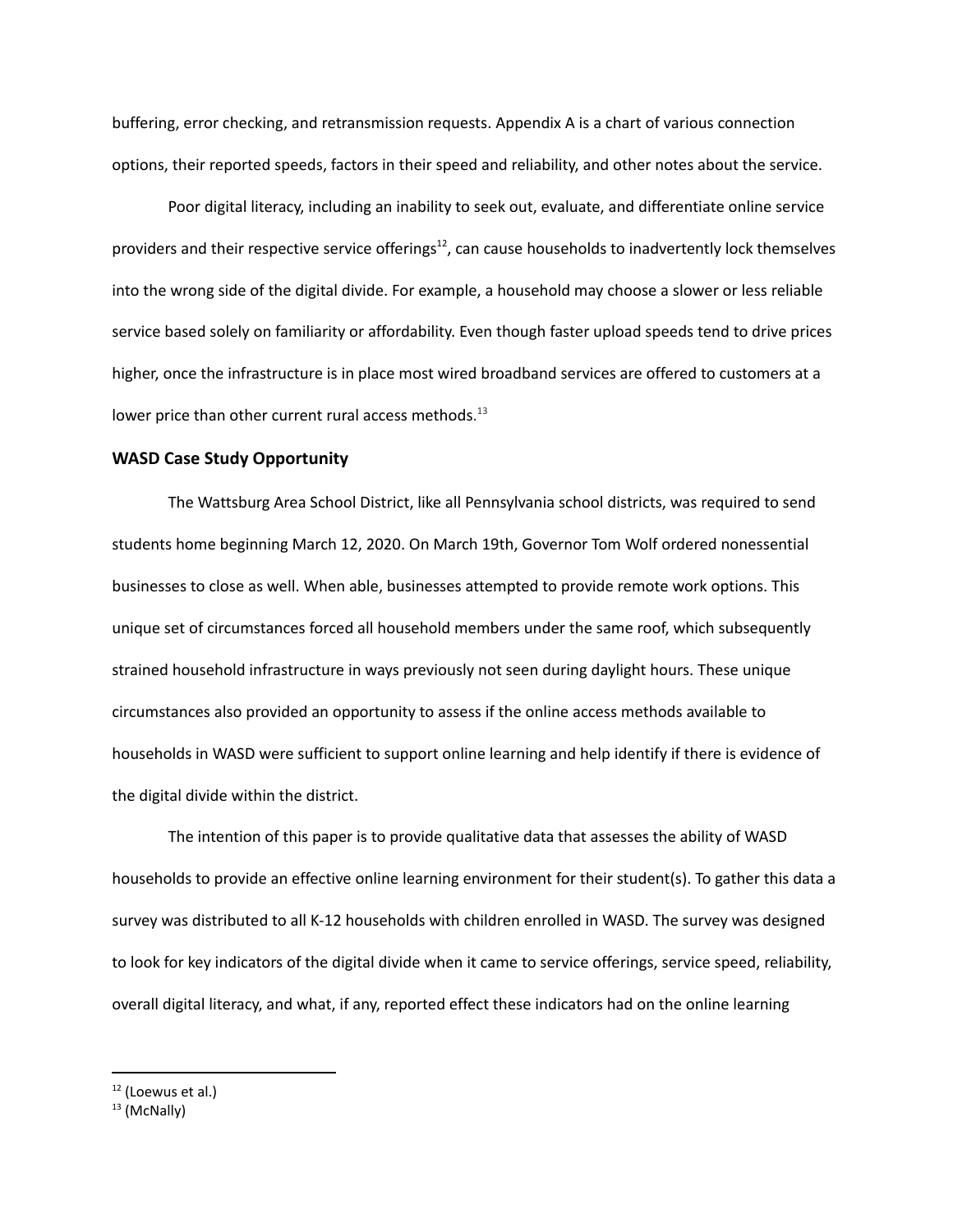experience. This paper does not intend to assess if the digital divide had any impact on the academic performance of WASD students.

Questions that were included in the survey focused on the type of access WASD households had pre-pandemic and subsequently what access methods were available during the height of the pandemic for online learning, if a households' online access method impacted the ability of students to learn online, if district-provided cellular hotspots were able to provide adequate online access, and if households were able to increase speed and reliability methods if or when a need was recognized. The survey also attempted to determine if parental assistance was needed during online schooling and if simultaneous work-from-home and online-learning sessions could successfully take place.

### <span id="page-6-0"></span>**WASD Household Survey**

After survey questions were reviewed and approved by the WASD Superintendent and School Board, the survey was distributed to all households of the WASD on March 18th, 2021. The distribution took place via email from the WASD community portal. A brief explanation of the survey and a link to the live survey was included in the communication. The survey was distributed to all 1,166 households of WASD students. The survey was closed for responses on March 29th, 2021. A total of 417 households responded to the survey, which equals a response rate of approximately 36%. Appendix B includes the survey email and subsequent SMS notifications. Appendix C includes a copy of the survey in its entirety.

The survey intentionally excluded questions pertaining to student identification, household location, household income, and "speed test" results. The first three questions were avoided to encourage survey participation. The last question, an actual "test" of internet speed, was deemed to be unreliable as will be explained below. The overall focus were the barriers each WASD household potentially faces when attempting to provide adequate connectivity to participate in online learning.

Actual street addresses were not necessary to draw conclusions around reliability and connectivity assessments for internet services. Attempting to cross-reference street address data with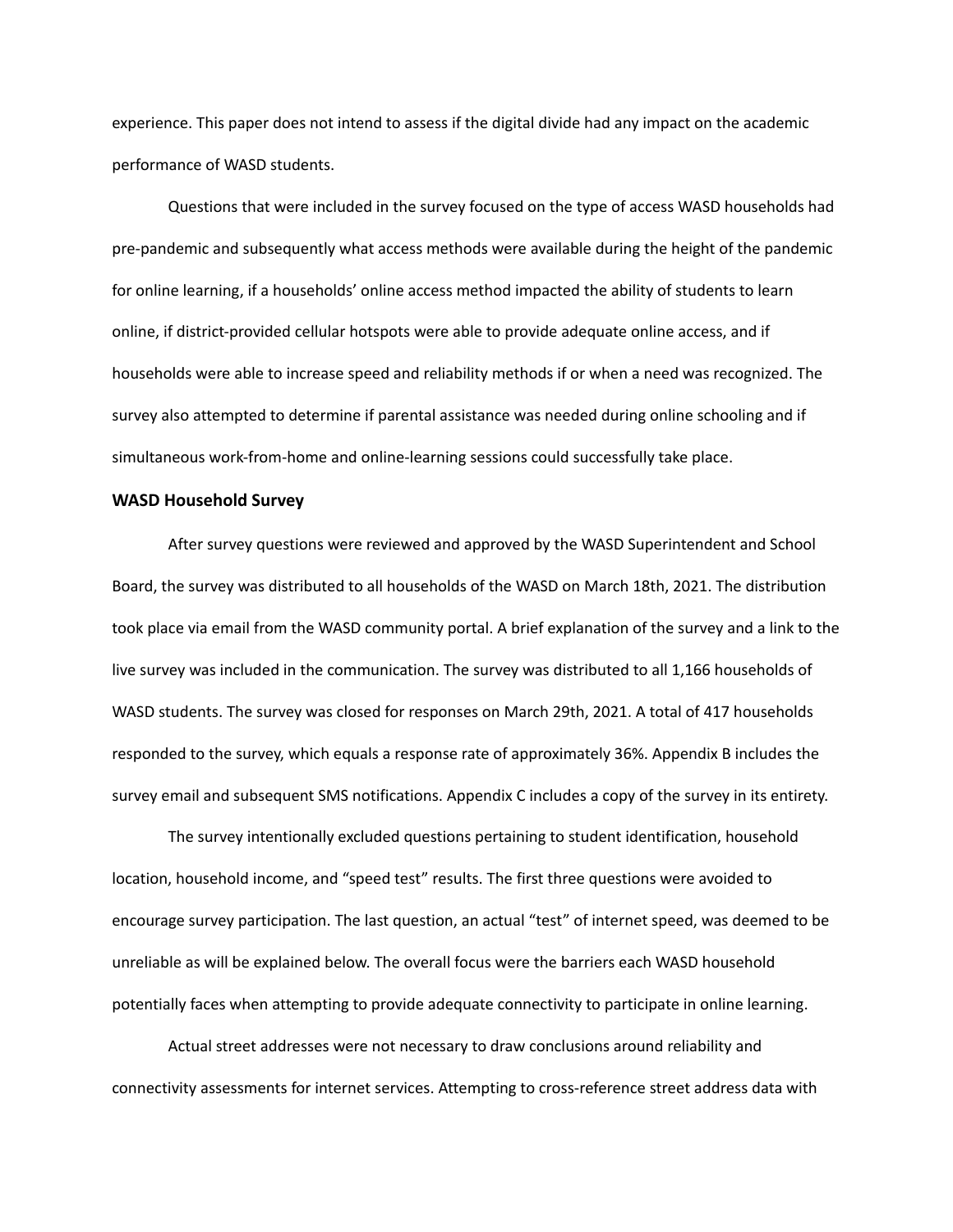various forms of throughput (connectivity) and consistency (reliability) would vary drastically with each type of service consumed. The variances in DSL service (line length, line quality, line interference), satellite (weather), and cellular (tower distance, tower height, building construction, geography, interference) are vast enough that aggregating the overall experience per service should provide a relatively clear measure of service reliability. In contrast, wired broadband performance is much more consistent.

Though potentially beneficial, accurately assessing the speed of each service offering presented quite a few challenges. Measuring speed is often done "at the modem." In other words, the speed of the service offering as it enters the household, not necessarily the actual speed distributed throughout the household. This is where digital literacy plays a key factor as being able to successfully distribute a connection to household members so they can consistently and reliably utilize the service often takes an above-average amount of technical acumen. Again, reliability can change drastically within the household in comparison to "at the modem."

The service most often affected by connectivity and reliability issues is cellular hotspots, which are dependent on physical locations within the household more often than any other device. Factors like building construction, building materials, public utility-line construction, local weather patterns, and even topographical factors can heavily interfere with open-air transmission. Line-of-site dependent transmissions, such as satellite, are more likely influenced by weather than anything else, however, flora and fauna can have negative impacts as well.

All commodity service providers are selling connectivity, so it is in their best interest to "over-subscribe" the service and let the consumers adjust their consumption patterns accordingly. This ensures a steady consumption rate of the service and helps maximize the utilization of the distribution methods providing higher return on investment for the provider. High-orbit satellites, cellular carriers, and even some wired broadband providers will often distinguish between peak and non-peak hours for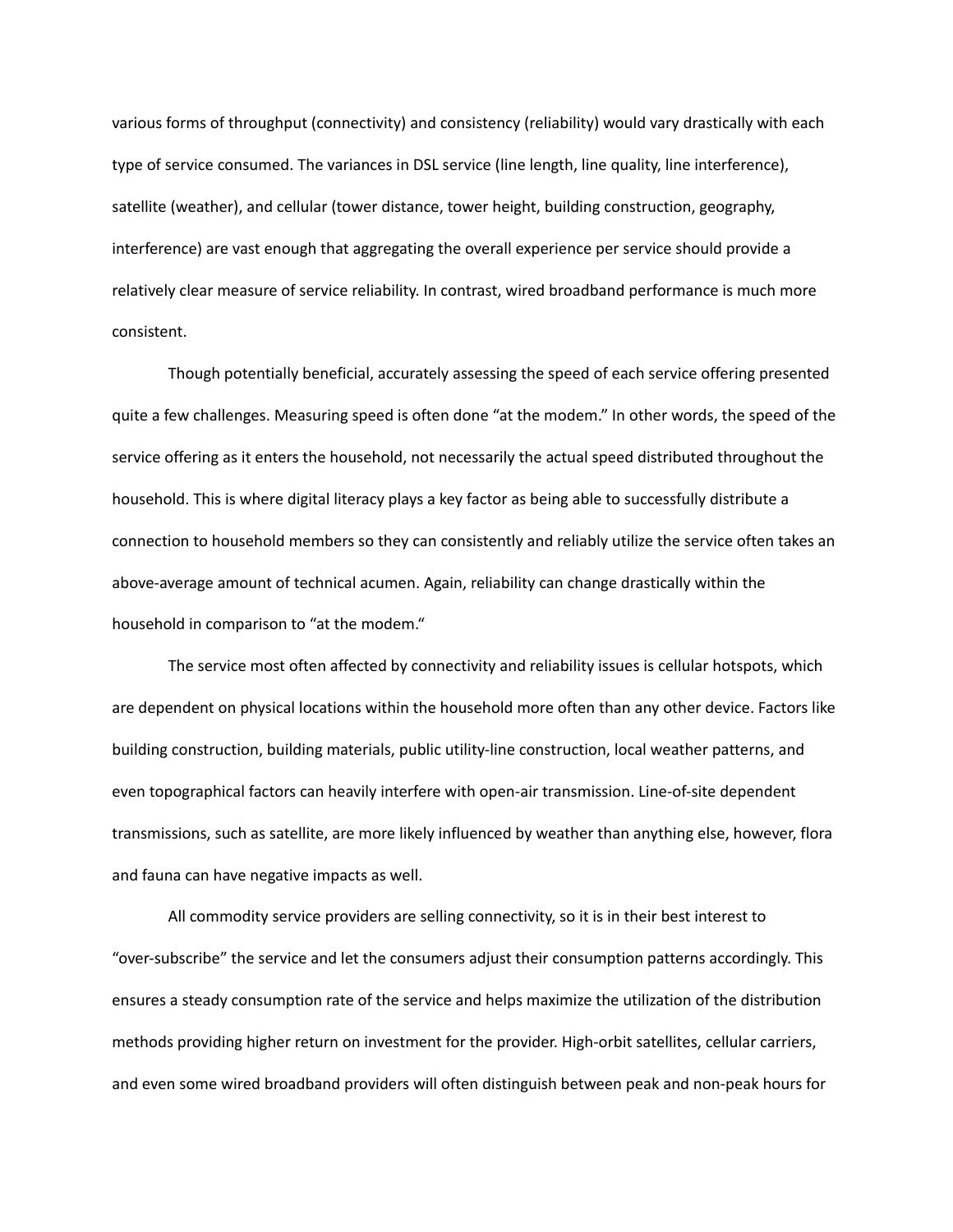their service offerings. Additionally, it is possible to oversubscribe the household consumption of the service "after the modem." In this case, the digital literacy required to "right size" the connection (where possible) and adequately allocate enough bandwidth for online learning amongst other competing content requests can be challenging, given the growing number of connected appliances and devices in each household.

### <span id="page-8-0"></span>**WASD Survey Results**

A complete report of all survey questions with raw data can be found in Appendix E. The following section details some of the observations within that data, specifically around services consumed, service experience, household options regarding service level and service provider, and digital literacy around overall household options.

The current internet service options available to K-12 households in the WASD exacerbate aspects of the digital divide, specifically around the speed and reliability of available services, thus making it more difficult for WASD students to access online learning. The survey data indicates that nearly half of district households can identify as being part of the digital divide based solely on the options available to them to access online content. While approximately 59% of our survey respondents have access to broadband capable services, the other 41% are using traditional rural access methods that fall below the current FCC definition for broadband.

If WASD follows national averages, data indicates that on average over 61% of households within the district have more than one student enrolled in WASD<sup>14</sup>. Student density in the WASD footprint is just over eight students per square mile. Those eight students, when assigned to proportionate households across the district's geographic footprint, equal about five households per square mile. For any provider looking to install necessary fiber optic cabling this translates to a cost of approximately \$5,400 per K-12 household.

<sup>14</sup> ("PA Facts 2020")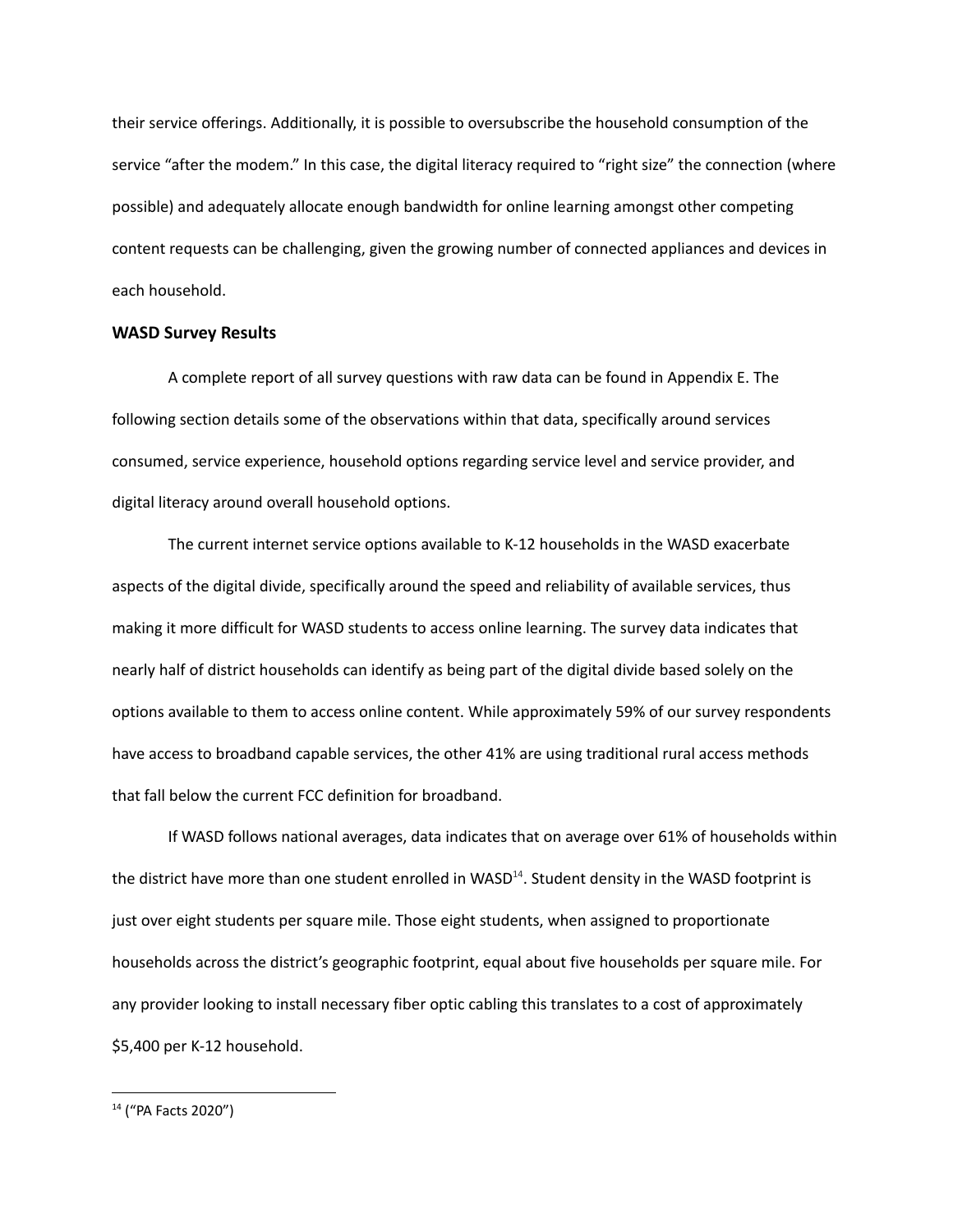By definition, any household that is unable to achieve the 25Mbps down/3Mbps up thresholds falls outside the FCC definition. Current provider service capacities limit WASD households to just two available broadband services: satellite and wired (cable or fiber). When other mitigating factors are considered, for example the reliability of wired broadband at several WASD households and the overall unreliability of satellite service, that number falls even further. That also leaves the households using DSL, dial-up, or cellular hotspots automatically outside the speed thresholds as set forth by the FCC definition. It should be noted that the Starlink (low-orbit) satellite service was still in beta testing at the time of this survey. Additionally, a traditional (high-orbit) satellite customer would need to be on the latest hardware/software/package version from their provider to meet the FCC broadband definition (often at additional expense to the consumer).

The broadband household data from the survey suggest overall reliability is well below the thresholds one needs for a successful online learning experience. Only 12% of households using satellite internet reported that the service was "always reliable." Additionally, 77% of satellite respondents said they've had to delay schoolwork due to internet reliability issues. Only 32% of households with satellite access reported less than three significant outages a month. Wired broadband access (cable or fiber) households reported a 70% "always reliable" score with only 21% of respondents saying they've had to delay schoolwork. 68.5% of households with broadband access reported less than three significant outages a month. It should also be noted that 21 households (5%) that participated in this survey requested a school provided hotspot despite also consuming a broadband service, including four households supplementing their wired broadband access with personal cellular hotspots.

Satellite data reliability has always been problematic. Data caps, customer over-subscriptions, and line-of-site/weather-influenced service conditions have made the experience for traditional high-orbit providers problematic. Additionally, the high latency, or lag, found in the data transmission, particularly for data upload, makes this method insufficient for any aspect of interactive online learning.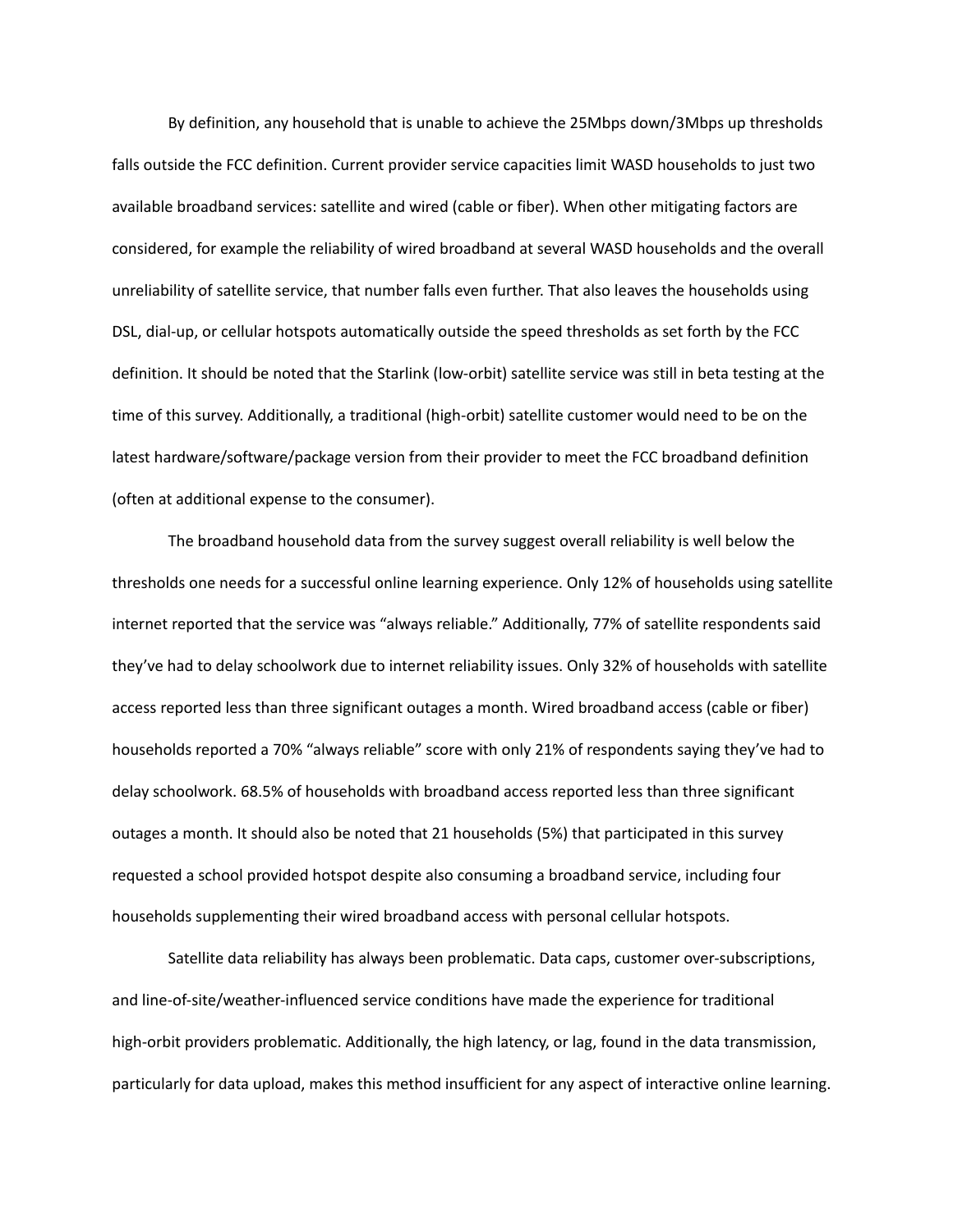In comparison, wired broadband has traditionally been fast and reliable, particularly for bidirectional communication. Some of the survey results indicated problems with the existing broadband service level in WASD households. Various survey data points show a surprising number of broadband-related issues including; service reliability (in regards to outages) with 31.5% of household facing issues, the ability for broadband to support shared connections between parents and students with 28.5% of households reporting parental intervention required to help students reconnect while sharing a connection, and 21.5% of broadband equipped households reporting that schoolwork had to be deferred due to broadband service issues. While these issues were still the lowest of all the online services being consumed by WASD households, the numbers were still higher than expected.

How do traditional rural access methods compare versus broadband capable services? Every key metric measured by the survey indicated traditional rural internet access was worse than the access provided by broadband providers. The survey observations around service levels provided by traditional methods can be found in Appendix E. One key observation indicated that the service scoring highest as being "always reliable" was cellular hotspots (both school and private) at only 17%. DSL had the lowest score regarding percentage of households that had to reconnect access, with 73% of all households reporting they had to help students reconnect at some point. And finally, the lowest number of significant outages per month was also cellular hotspots, with only 20% of households reporting no more than three significant outages per month.

Additional data on the service levels provided indicate that when a parent and student(s) are at home sharing a commodity connection the number of times the parent needs to help the students reconnect are 26% for broadband households and 68% for non-broadband households. If two or more students are sharing the same connection, the breakdown for parental intervention for broadband is significant at 34% (28% for fiber/cable only) of households, and for non-broadband services that number jumps to 75% of households requiring parental interventions.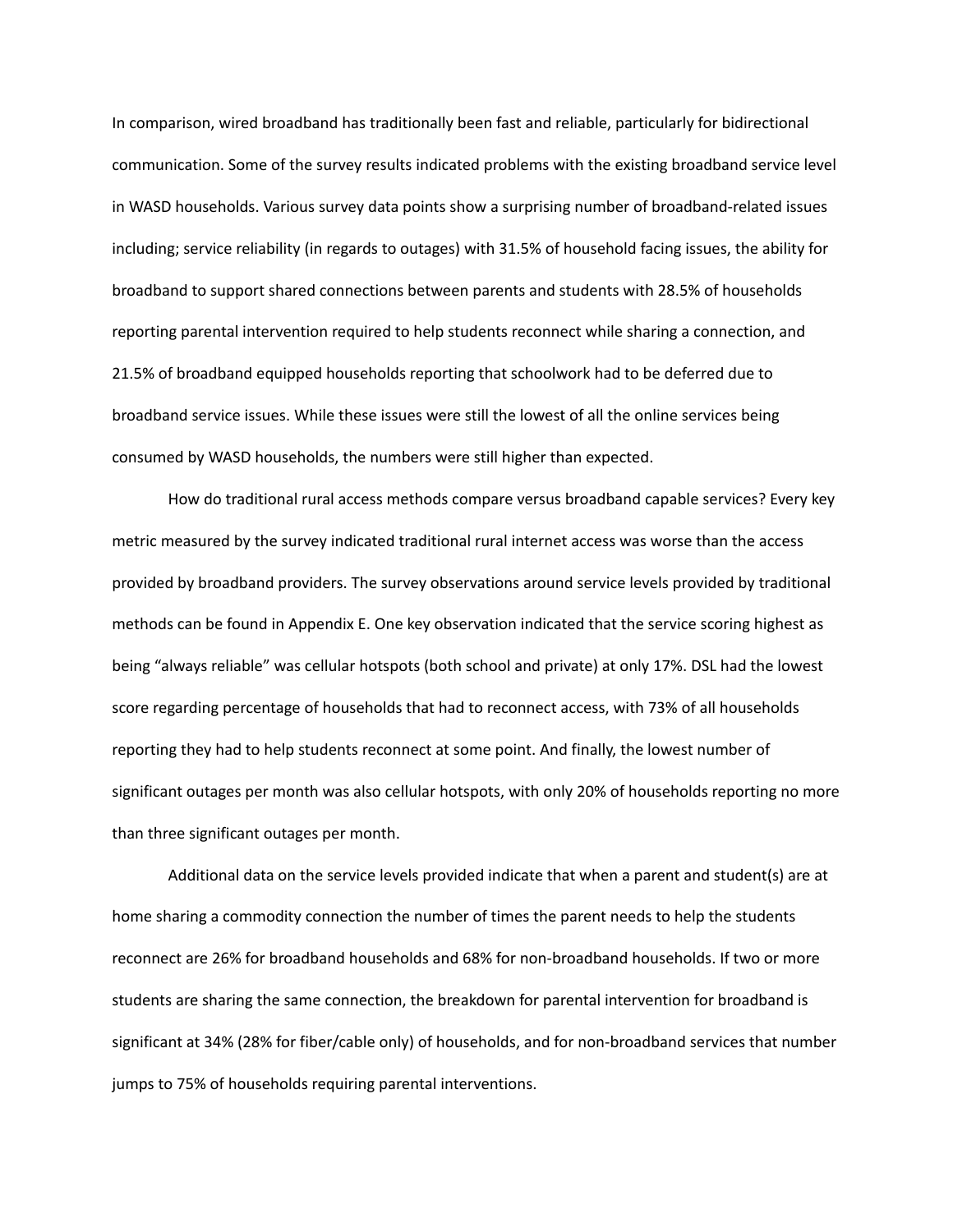Other evidence of the digital divide can be found in the type of access methods in use prior to general stay at home guidelines. Over 20% of survey respondents in the WASD did not have internet access prior to the general stay-at-home directives issued in March 2020. Additionally, there are fourteen households (approximately 3%) that currently do not have any internet access at all. Finally, only 29% of survey respondents indicated there are not any barriers to desired online access methods for the household. In other words, a desired service is available, and at a price the household can afford.

Survey results also indicate that there are some inconsistencies in digital literacy within WASD households. Some examples include only 46% of wired broadband households knowing speed increases are available, as well as a handful of households incorrectly believing DSL and satellite increases are available (which may be true in very rare instances, but in general these services cannot be increased). Fifty-six households indicated that they were not aware of any other online services they could purchase had the school provided wireless hotspots not been available. Finally, the number of broadband users reporting reliability issues for online learning connectivity was just under 30%, which could suggest a possible "after the modem" issue, though there are no observable examples within the data. This is an assumption based solely on personal experience with wired broadband services and common provider metrics as measured in national customer reliability scores for broadband<sup>15</sup>.

WASD was able to mitigate the digital divide with cellular hotspots to a degree. That is, WASD was able to provide access to online learning material with school provided cellular hotspots but the service carriers were not able to provide adequate broadband speeds and reliability for K-12 households consistent with FCC guidelines. Given the service options available for the majority of WASD school students, cellular hotspots were the most logical solution due to being portable, not requiring additional hardware or "lines," and their ability to be reprovisioned to accommodate future students. The survey indicated that 129 households (31%) are currently using the school hotspots for some type of online

<sup>&</sup>lt;sup>15</sup> (Cooper and Tanberk)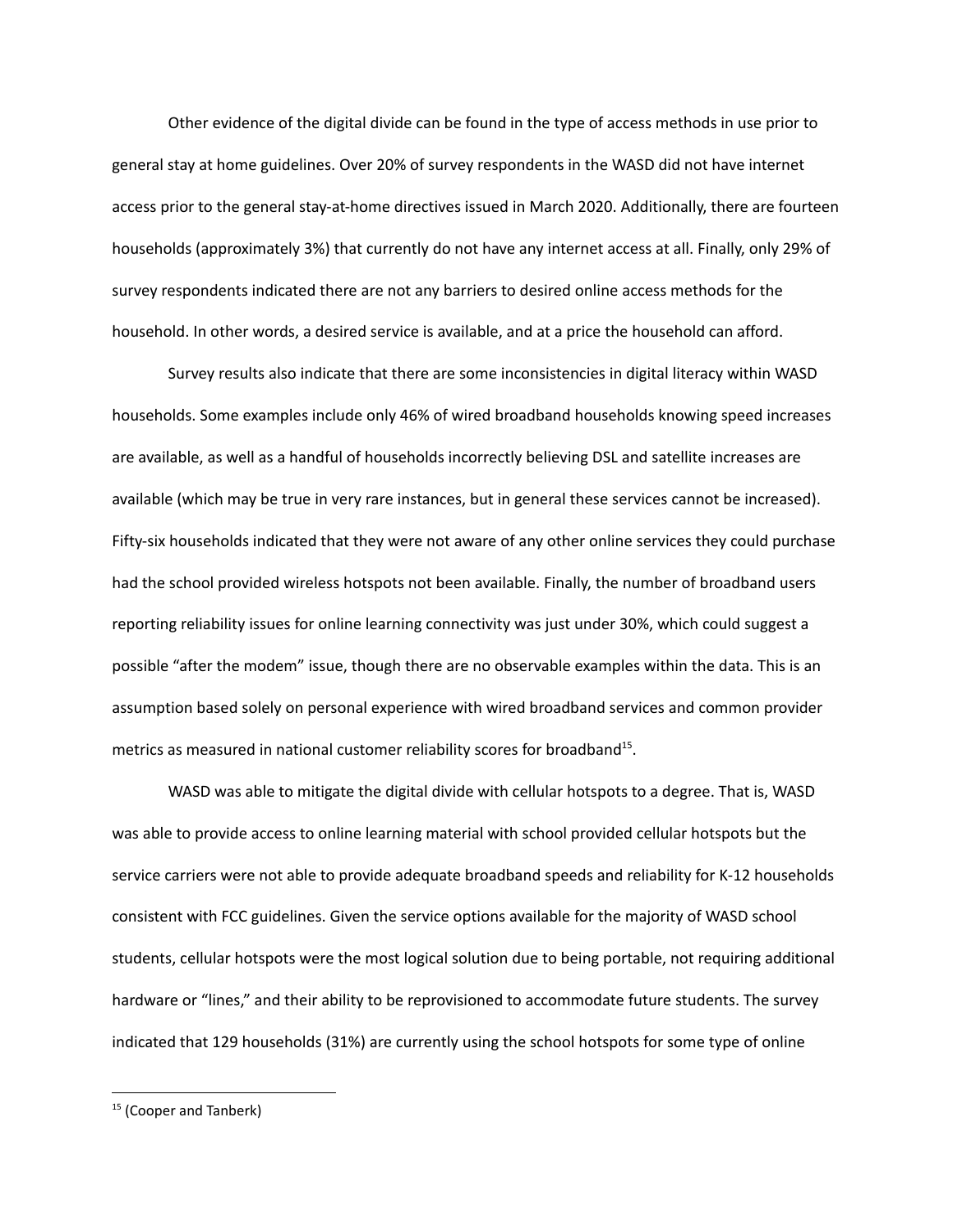learning connectivity, including the 56 households that were using the hotspots in conjunction with their commodity service.

As the survey data indicates, the only true way to solve the digital divide in rural areas like the WASD is to run high speed broadband infrastructure to each household. High speed broadband has established itself as the fastest and most reliable method of connectivity. Additionally, most high-speed broadband providers have different tiers to increase potential bandwidth (for additional cost) and provide mesh-network routing components for better utilization of the service inside the home.

#### <span id="page-12-0"></span>**Next Steps for WASD Households**

The WASD and the municipalities within its footprint face significant obstacles to providing wired, high speed broadband service to all households. However, there are funds being made available at both the state and national level to support future broadband infrastructure projects. The below section details various action items individuals can take to help bring broadband infrastructure programs to rural areas like those in the WASD.

As an important aside, one of the simplest, yet most effective ways to increase overall funding in each municipality is to fill out the census form. Federal and state allocations for infrastructure development are often based on census data. This is one reason why it is incredibly important to provide an accurate representation of the citizens that could consume any given service. Each household that fills out the Census accounts for about \$2100 per person in annual federal funding.<sup>16</sup>

As a first step to closing the rural digital divide, residents can contact local/municipal officials and encourage planning efforts on scoping broadband deployments to specific areas of the municipalities, or in the best of possible cases, the entire municipality. Broadband service providers are better able to evaluate the ROI and feasibility of specific project requests, than they are with those based on generalizations or assumptions, thus improving the likelihood of the plan being seriously considered

 $16$  (Wolman)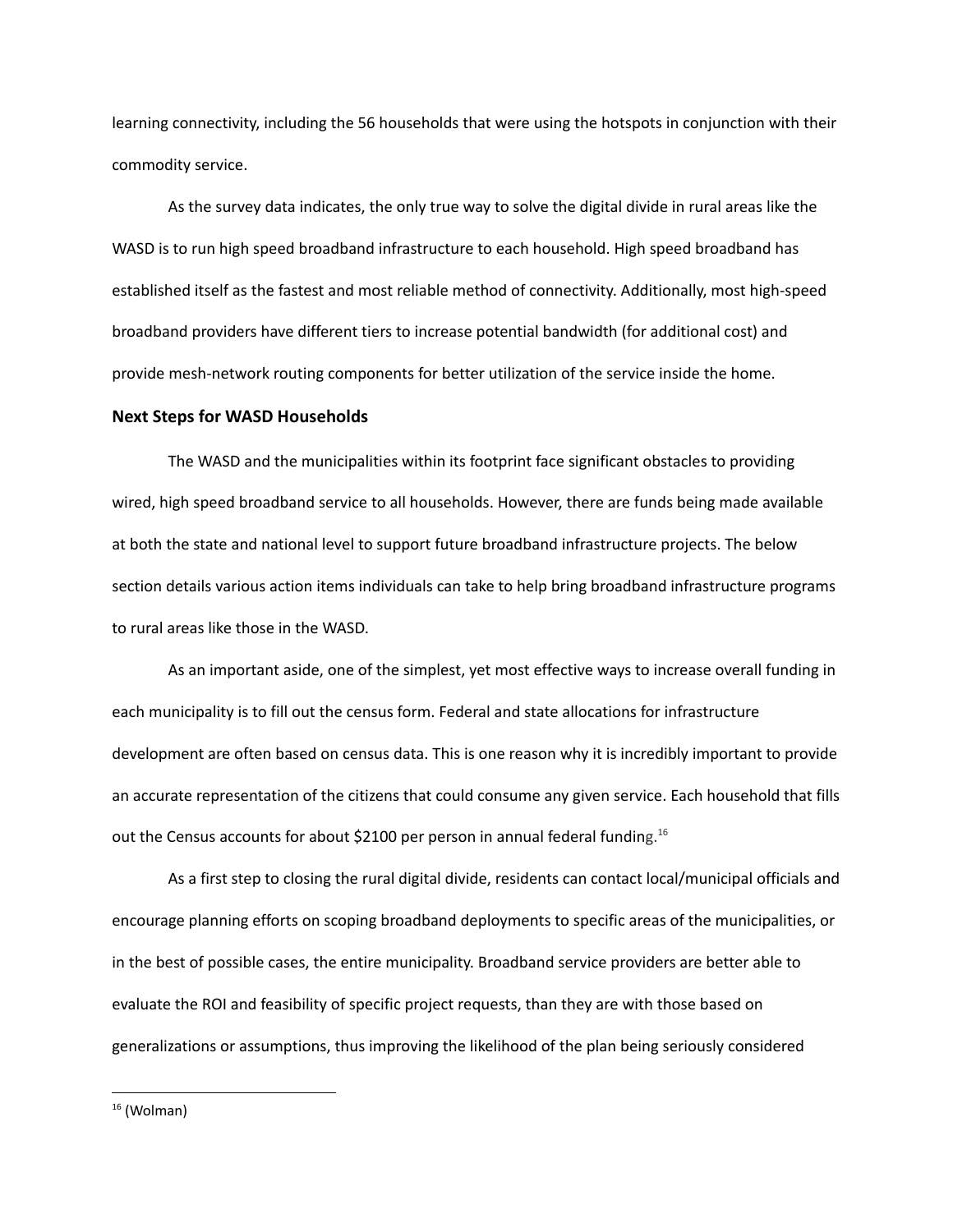and/or being put into effect. Additionally, it's effective to contact local officials prior to their planning of other municipal service expansions (sewer, water, power, etc..) to see if the "open ditch" can include running broadband infrastructure concurrently/simultaneously.

At the state level, residents can contact Pennsylvania state officials to request that they update Act 183 of Chapter 30 of the Pennsylvania Public Utility Code. It is in this legislation/policy language where "broadband" is officially defined as 1.544Mbps download speed and 128Kbps in upload speed. This definition, which was last updated in 2004, is about 25 times slower than the current FCC/federal definition for broadband. This outdated definition allows telecommunications companies and internet service providers to legally claim that they are providing broadband to Pennsylvanians even when using the significantly lower thresholds. Additionally, it allows larger telecom companies (like Verizon) to forgo investments in fiber and to continue to provide DSL service because it "meets" the PA definition.

Pennsylvania is one of only eighteen states with restrictive legislation against municipal broadband networks in the United States<sup>17</sup>. Title 66 S3014 of the PA Utility Code prohibits municipalities from providing high-speed broadband services to residents for a fee, unless no such services are offered by private telecom companies, and no private telecom companies are willing to provide such services within 14 months of being requested to do so. Because telecom providers can lean on the lower speeds as allowed in Act183, their "broadband" continues to under-serve and hamper the learning and earning potential of Pennsylvania residents. It is critical that rural residents support legislators that advocate for effective change. Recently passed legislation in Pennsylvania is making progress toward improving rural access to high-speed broadband services. House Bill 2438 (Act 98) allows rural electric cooperatives to use their existing poles to deploy fiber cables, and Senate Bill 835 establishes grant programs for high-speed broadband infrastructure projects for municipalities and public institutions.

<sup>&</sup>lt;sup>17</sup> (Cooper)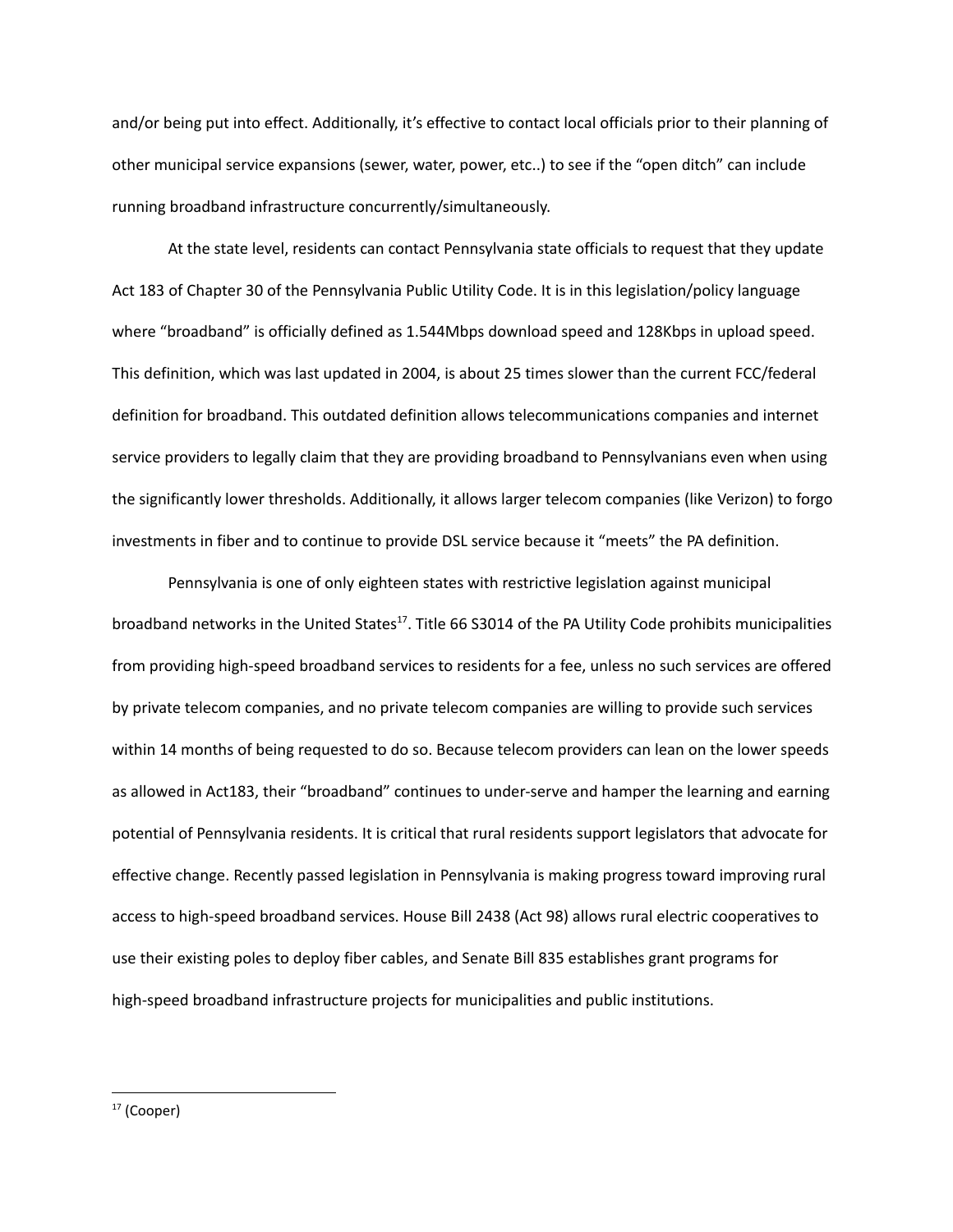Today parents should contact their Erie County Council and the Erie County Executive to inquire as to what they have already done to take advantage of the PA COVID-19 County Relief Block Grant, as remaining funds can be utilized for broadband expansion. In one recent example, Wayne County has officially allocated \$1.2 million from its portion of the CARES Act to fund six different broadband-related projects<sup>18</sup>.

PA residents also need to encourage state leaders to develop a method for coordinating broadband infrastructure funds and projects within the state of Pennsylvania. An example would be adopting a similar model to that of the PA Department of Education's E-Rate Office. E-Rate is a federal funding program for schools and libraries, but it comes with an ever-changing and very complicated set of rules, regulations, and eligibility requirements. A similar office for broadband infrastructure could analyze and provide advice on procuring money from federal and state funding, act as matchmaker for providers with capacity and municipalities with plans and funding, schedule broadband rollouts at the state level (including multi-provider efforts), and be available to answer questions for municipalities, providers, and citizens. This would help alleviate the current issue of funding becoming available (at any level) with uncertainty on how to spend it and who is eligible to use it and even, how to apply for it.

Utilizing the FCC's new speed test app supplies valuable provider speed data to the FCC<sup>19</sup>. The app is named "FCC Speed Test", is free to use, and is available for iPhone and Android. Speed Test can identify the provider and the speed that is actually available in any given location. This crowdsourced effort will accurately document provider speed (as the provider self-reported speeds as mentioned above are often inaccurate) and provide more data to measure "real" broadband availability.

Residents should contact their local (municipal) officials and encourage them to partner with broadband providers to replace their existing cable and telecom providers. Additionally, encourage those same officials to include broadband access on their road map as a core municipal service. The more

 $18$  (Wolman)

<sup>&</sup>lt;sup>19</sup> (Hendrickson)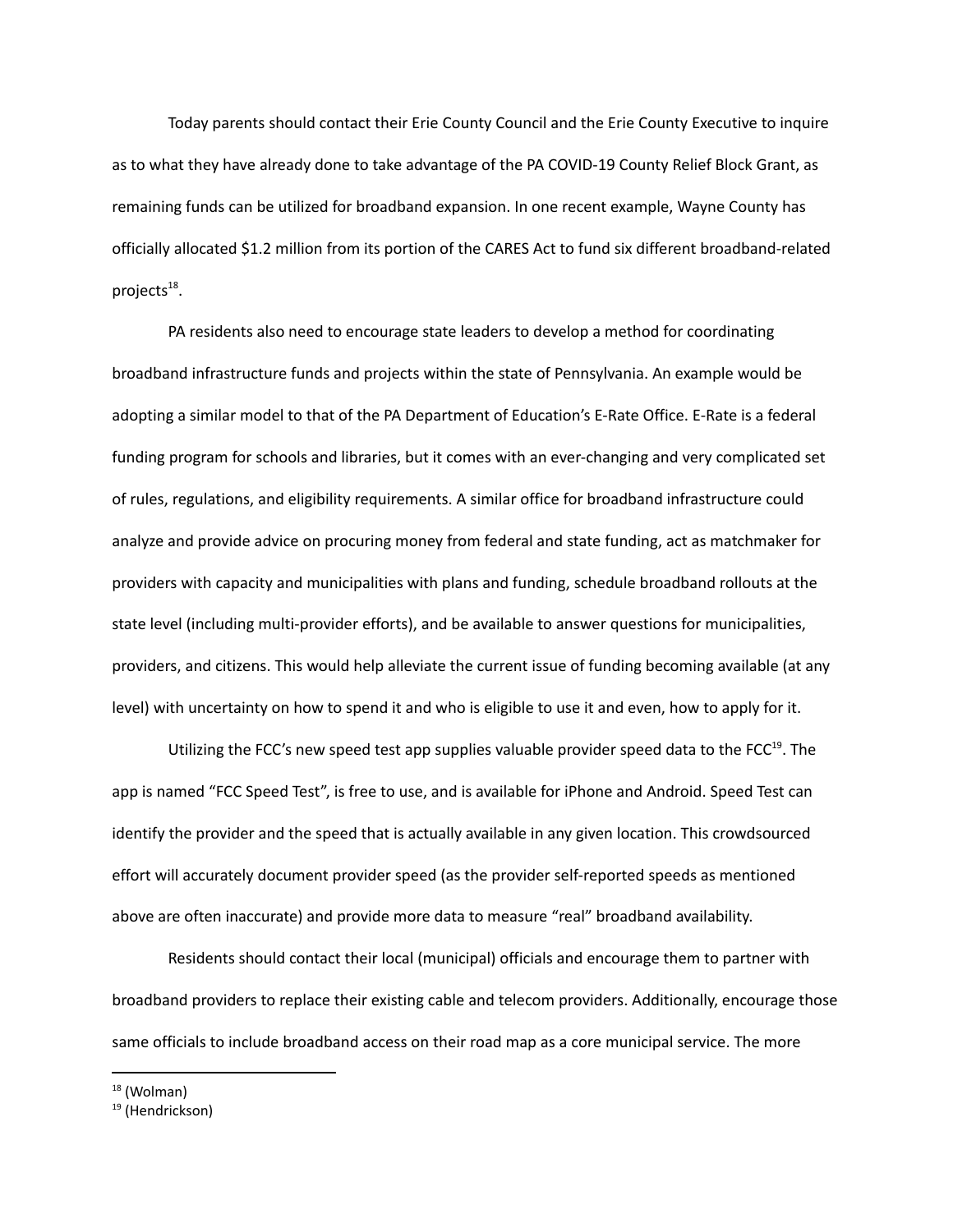details a municipality has on the internet services available to its residents, the more future needs and requests can be accurately quantified. Examples of the consumer data a broadband provider needs to run service include: Where are you? Where are the maps? Are there any "open ditches"? What and where are the households? What are your existing contracts? This type of data doesn't change often but once the effort is taken to collect it, the data can be used to scope projects, explore service offerings, and more accurately represent the municipality in grant and funding requests.

Finally, the two primary funding pools in the American Rescue Plan (ARP) provide very different criteria for acquiring additional funding for broadband infrastructure. The Coronavirus State and Local Fiscal Recovery Plans allocation is specifically set aside to replace lost public sector revenue, respond to far-reaching public health, and negative economic impacts of the pandemic, provide premium pay for essential workers, and invest in water/sewer/broadband infrastructure<sup>20</sup>. The criteria for these projects can be found in the "Final Rule" documentation but in summary the FCC requires a municipality to partner with a service provider and: Identify an eligible area of investment, Design a [broadband] project to meet high-speed technical standards, and Require enrollment in a low-income subsidy program<sup>21</sup>. The Capital Projects Fund, which closed funding requests on December 27, 2021<sup>22</sup>, is a prime example of why it is critical for states and municipalities to have infrastructure plans ready to submit during funding windows. Both sections of the American Rescue Plan have options to sign-up for "email updates" concerning deadlines, updates, etc. They can be found in the "useful links" section below.

In the meantime, households may currently be able to purchase low-orbit satellite for better speed and reliability. This newer technology promises low-latency, high-speed transmissions with plenty of coverage and a current promise of no data caps<sup>23</sup>. Consumer perceptions about former satellite providers should be placed aside as this is a new and very different service offering. Satellite service will

 $20$  ("Coronavirus State & Local Fiscal Recovery Funds | US Department of the Treasury.")

 $21$  ("Coronavirus State & Local Fiscal Recovery Funds: Overview of the Final Rule")

 $22$  ("Capital Projects Fund | US Department of the Treasury.")

 $23$  (Tung)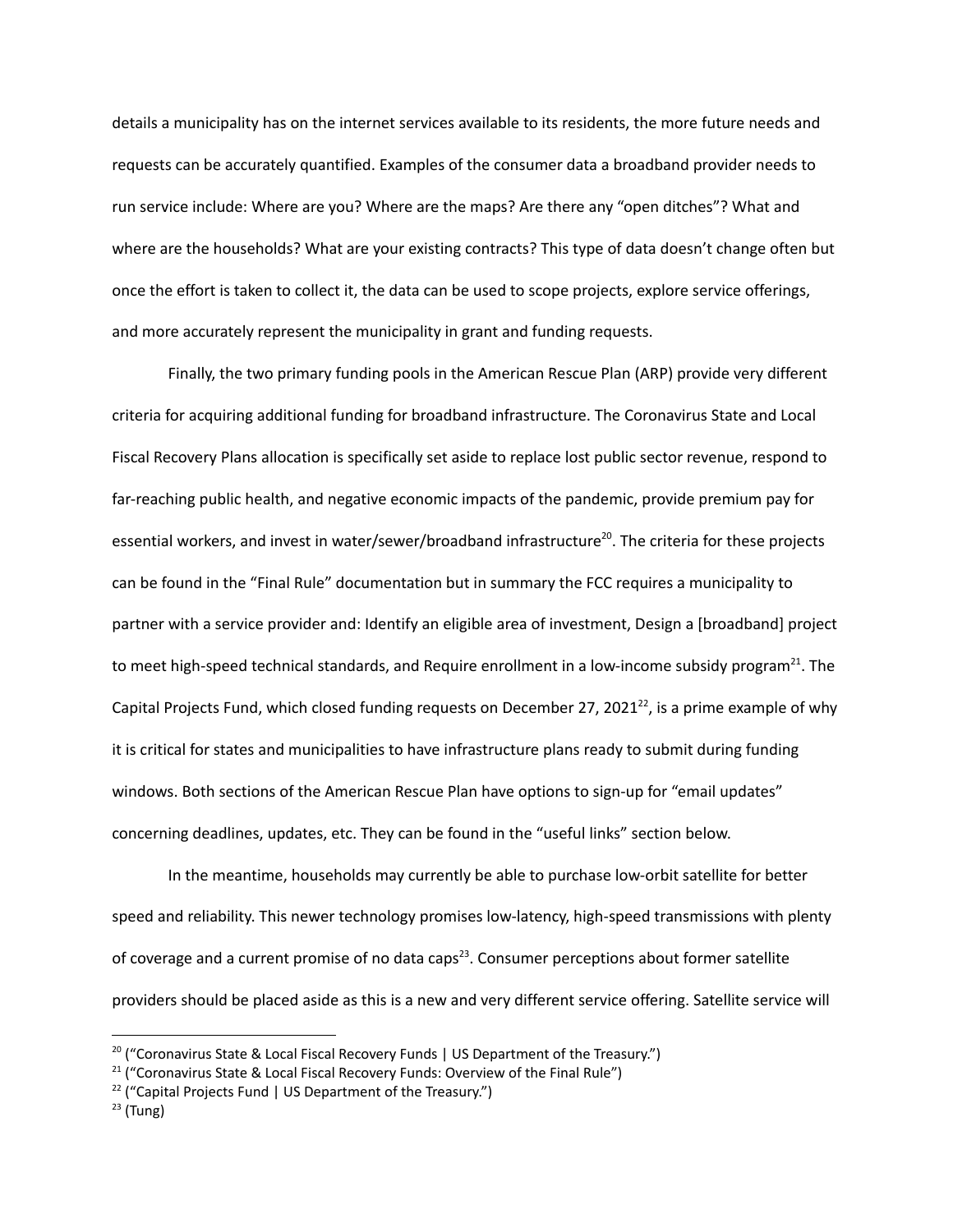never be as reliable as fiber optic (wired) service but should enough speed and reliability to meet the current needs of K-12 households for online learning.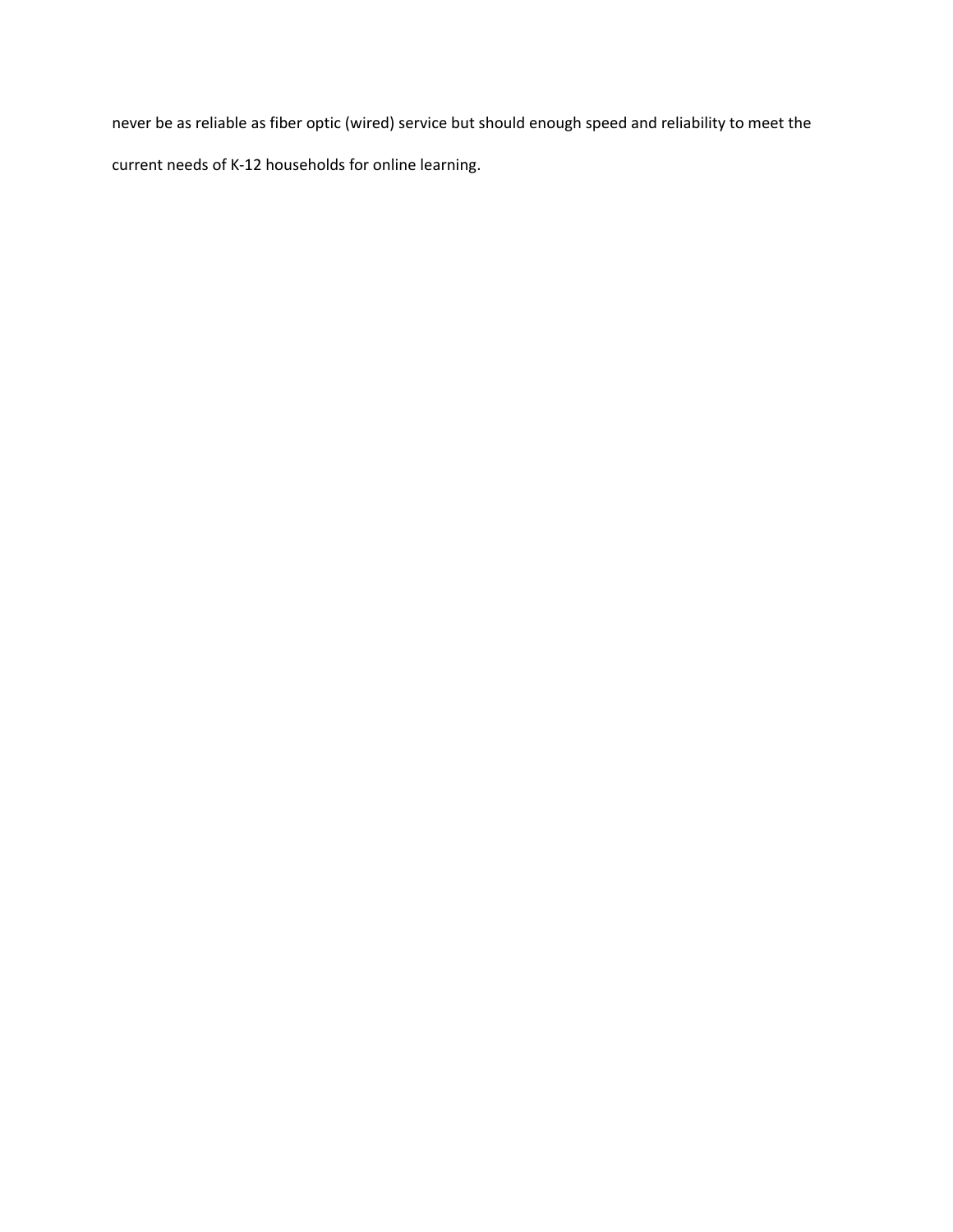## <span id="page-17-0"></span>**Appendices Appendix A - Internet Connectivity Speed/Reliability Matrix**

<span id="page-17-1"></span>

| <b>Name</b>                                                                                                             | <b>Speeds</b>                                                                                                                           | <b>Speed Factors</b>                                      | <b>Reliability Factors</b>                                                                                       | <b>Other Notes</b>                                                                                                                                              |
|-------------------------------------------------------------------------------------------------------------------------|-----------------------------------------------------------------------------------------------------------------------------------------|-----------------------------------------------------------|------------------------------------------------------------------------------------------------------------------|-----------------------------------------------------------------------------------------------------------------------------------------------------------------|
|                                                                                                                         |                                                                                                                                         | Non-broadband                                             |                                                                                                                  |                                                                                                                                                                 |
| Dial-up<br>- Internet access<br>over telecom<br>provider lines<br>ex: AOL                                               | 56kbs down<br>56kbs up                                                                                                                  | - ISP compression                                         | - Line length<br>- Line noise<br>- Number of line users<br>- Number of exchanges                                 | - High Latency (150ms)<br>- Requires a home phone<br>line<br>- Restricts home phone<br>line<br>- Additional speed<br>increases are unavailable                  |
|                                                                                                                         |                                                                                                                                         | Broadband Capable (FCC pre-2018 definition) <sup>24</sup> |                                                                                                                  |                                                                                                                                                                 |
| <b>DSL</b><br>- Additional<br>internet service<br>provided by<br>telecom provider<br>ex: Verizon DSL                    | 5-35Mbps down*<br>1-10Mbps up*<br>*NW PA typically sees<br>speeds from Verizon DSL<br>in the range of:<br>1-3Mpbs down 500kbps<br>$\mu$ | - Price<br>- Availability<br>- Subscribers                | Line length<br>- Line noise<br>- Number of line users<br>- Number of exchanges<br>- Age of provider<br>equipment | - Low Latency (10-40ms)<br>- Multiple service offerings<br>available, but not in all<br>areas                                                                   |
| Cellular Hotspot<br>(commodity<br>provider)<br>- Internet service<br>provided by<br>wireless carrier<br>ex: Verizon LTE | ~5-12Mbps down<br>~2-5Mpbs up                                                                                                           | - Price<br>- Subscribers                                  | - Weather<br>- Line of sight<br>- Building construction<br>- Geography<br>- Tower location                       | - Multiple service offerings<br>available, but not in all<br>areas<br>- Data caps                                                                               |
| Cellular Hotspot<br>(school provided)<br>- Internet service<br>provided by<br>wireless carrier<br>ex: Verizon LTE       | ~5-12Mbps down<br>~2-5Mpbs up                                                                                                           | - Subscribers                                             | - Weather<br>- Line of sight<br>- Building construction<br>- Geography<br>- Tower location                       | - Additional speed<br>increases are unavailable                                                                                                                 |
|                                                                                                                         |                                                                                                                                         | <b>Broadband Capable</b>                                  |                                                                                                                  |                                                                                                                                                                 |
| Satellite<br>(high orbit)<br>- Internet service<br>provided by<br>commodity<br>provider<br>ex: HughesNet<br>Gen5        | ~25Mbps down<br>~3Mbps up                                                                                                               | - ISP compression<br>- Price<br>- Subscribers             | - Weather<br>- Line of sight<br>- Number of<br>subscriptions                                                     | - High Latency<br>(240-550ms)<br>- Download centric<br>- Vastly different user<br>experiences<br>- Additional speed<br>increases are unavailable<br>- Data caps |
|                                                                                                                         |                                                                                                                                         | Broadband Capable continued on next page                  |                                                                                                                  |                                                                                                                                                                 |

<sup>&</sup>lt;sup>24</sup> ("Types of Broadband Connections")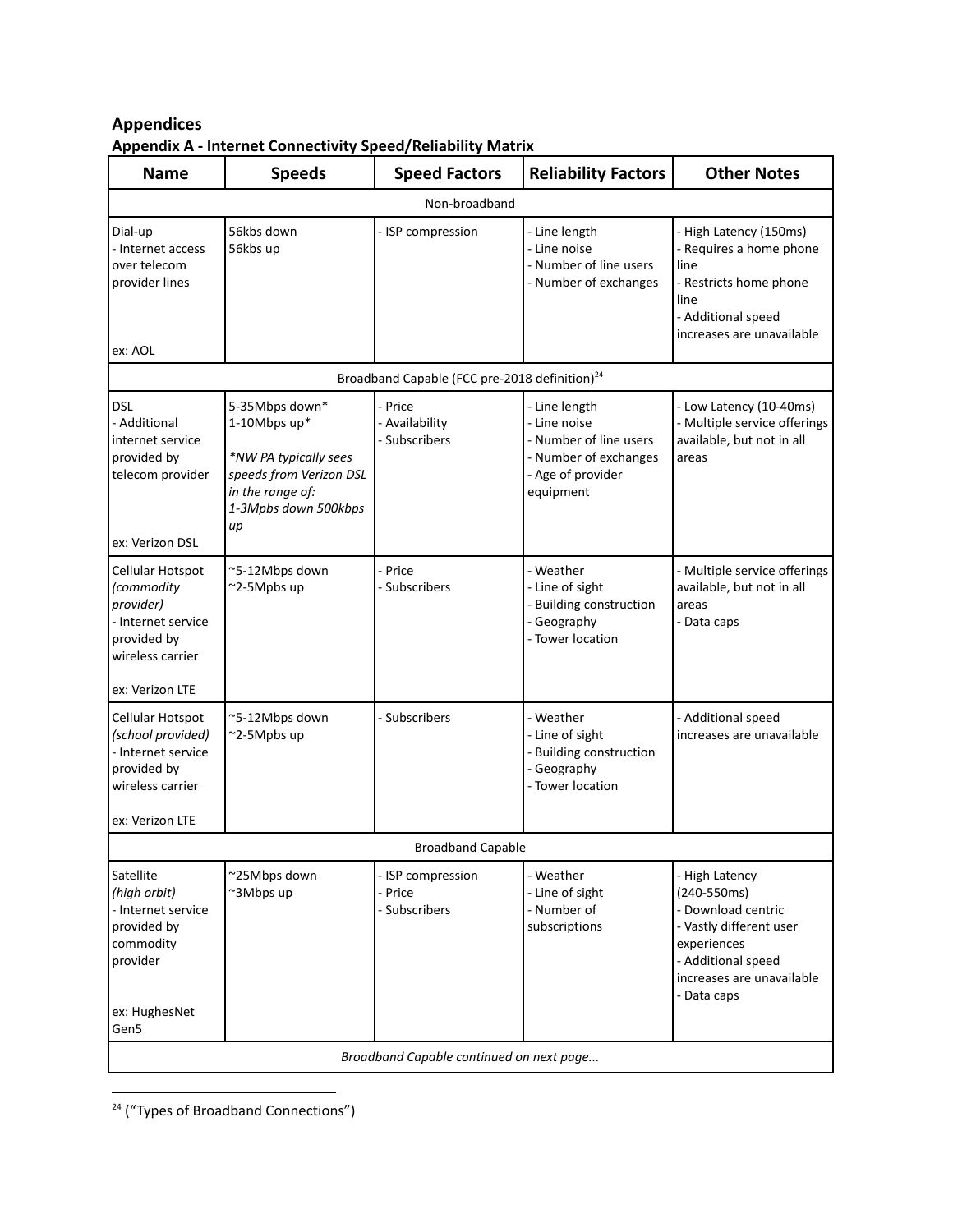| <b>Name</b>                                                                                            | <b>Speeds</b>                                                                                                         | <b>Speed Factors</b>     | <b>Reliability Factors</b>                                                                 | <b>Other Notes</b>                                                                                                |
|--------------------------------------------------------------------------------------------------------|-----------------------------------------------------------------------------------------------------------------------|--------------------------|--------------------------------------------------------------------------------------------|-------------------------------------------------------------------------------------------------------------------|
| Satellite<br>(low orbit)<br>- Internet service<br>provided by<br>commodity<br>provider<br>ex: Starlink | ~300Mbps down<br>~20Mbps up                                                                                           | - Price                  | - Weather<br>- Line of sight                                                               | - Low Latency (20-40ms)<br>- Still in beta testing<br>- Multiple service offerings<br>available<br>- No data caps |
| Cellular Hotspot<br>(commodity<br>provider)<br>- Internet service<br>provided by<br>wireless carrier   | ~50Mbps down<br>~10Mpbs up<br>*National carriers only<br>report ~15% total 5G<br>coverage for their<br>service areas  | - Price<br>- Subscribers | - Weather<br>- Line of sight<br>- Building construction<br>- Geography<br>- Tower location | - Multiple service offerings<br>available, but not in all<br>areas<br>- Data caps                                 |
| ex: Verizon 5G                                                                                         |                                                                                                                       |                          |                                                                                            |                                                                                                                   |
| Cable<br>- Internet service<br>provided by wired<br>coax<br>ex: Spectrum                               | 25Mbps+ down<br>5Mpbs+ up<br>*Erie County sees<br>speeds offered from<br>Spectrum up to:<br>940Mpbs down<br>30Mpbs up | - Price<br>- Subscribers | - Age of provider<br>equipment                                                             | - Multiple service offerings<br>available, but not in all<br>areas                                                |
| Fiber<br>- Internet service<br>provided by wired<br>fiber<br>ex: Armstrong                             | 25Mbps+ down<br>25Mpbs+ up<br>*Greene Twp sees<br>speeds offered from<br>Armstrong up to:<br>1Gpbs down<br>1Gpbs up   | - Price                  |                                                                                            | - Multiple service offerings<br>available, but not in all<br>areas<br>- Data caps may be in use                   |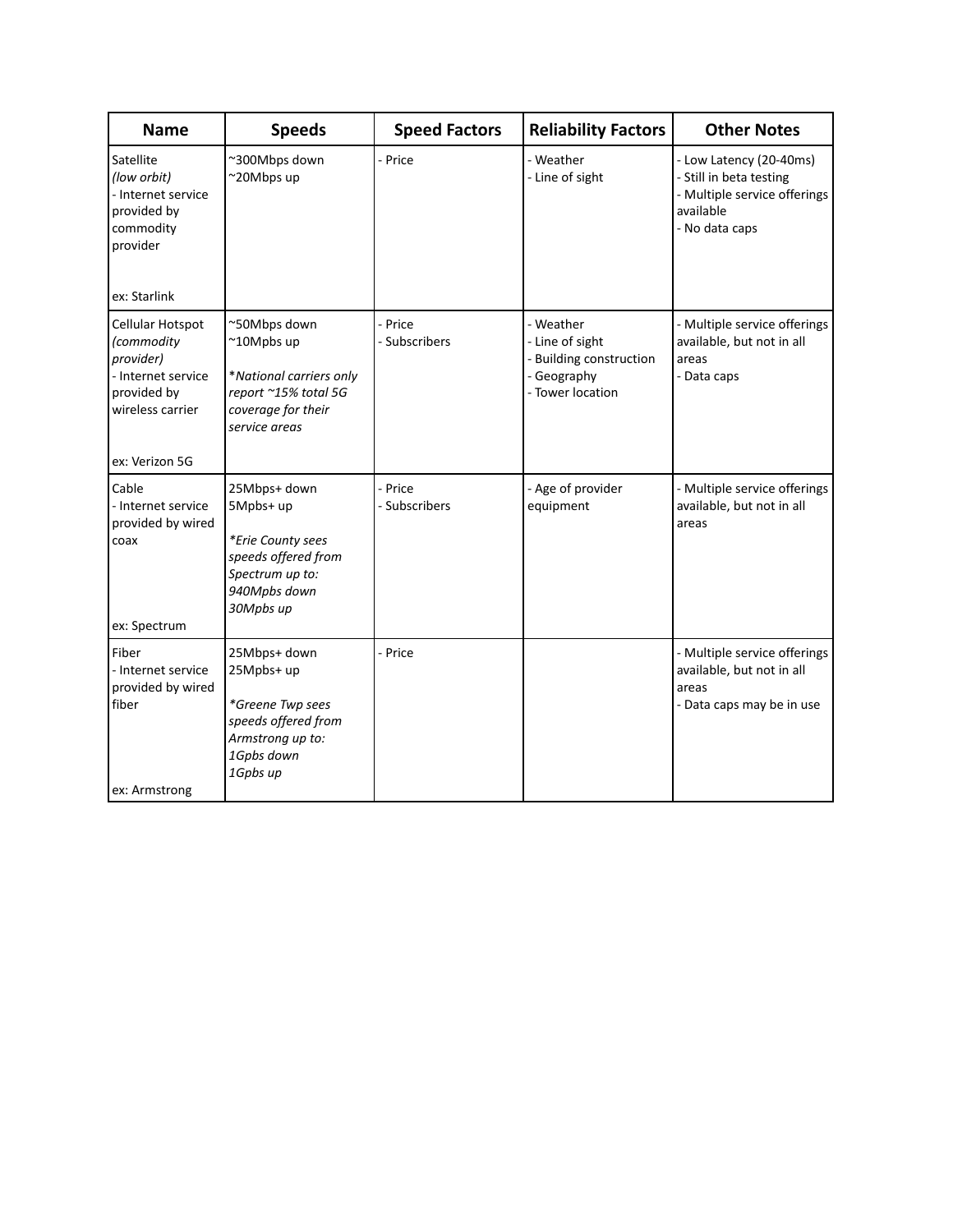## <span id="page-19-0"></span>**Appendix B - Survey Notification**

| communityportal@Wattsburg.org<br>$6 \Leftrightarrow \rightarrow$<br>Thu 3/18/2021 12:12 PM<br>To:                                                                                                                                                                                                                                                                                                                                        |
|------------------------------------------------------------------------------------------------------------------------------------------------------------------------------------------------------------------------------------------------------------------------------------------------------------------------------------------------------------------------------------------------------------------------------------------|
| Dear WASD Families:                                                                                                                                                                                                                                                                                                                                                                                                                      |
| The District is partnering with the Jefferson Educational Society in<br>Erie to study internet access in rural areas. The focus of the study is<br>on the rural "digital divide" as it relates to K-12 online learning.<br>The data collected in this survey will be analyzed and presented to<br>the District, internet providers, and state lawmakers to promote<br>the need for increased internet capacity in rural areas like ours. |
| All responses to this survey are anonymous. Please complete only<br>one survey per household.                                                                                                                                                                                                                                                                                                                                            |
| Thank you in advance for taking a few minutes to complete this<br>survey!                                                                                                                                                                                                                                                                                                                                                                |
| <b>Click Here to Take The Survey</b>                                                                                                                                                                                                                                                                                                                                                                                                     |
| Reply<br>Forward                                                                                                                                                                                                                                                                                                                                                                                                                         |

District website and complete the online Internet Access Survey:

www.wattsburg.org Text stop:1 to<br>unsubscribe

Tuesday 10:40 AM

Please complete the school district internet access survey at www.wattsburg.org

Thank You! Text stop:1 to unsubscribe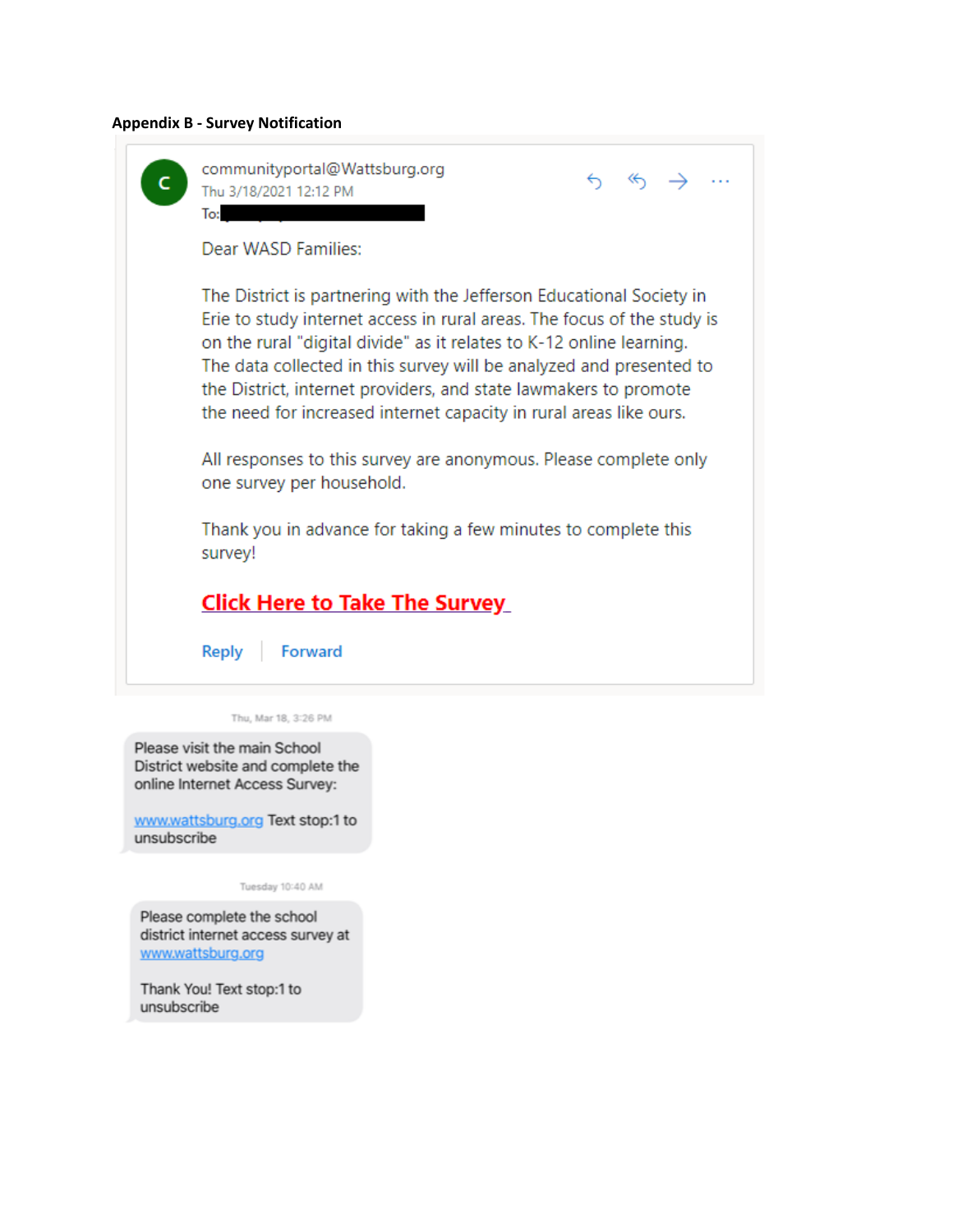### <span id="page-20-0"></span>**Appendix C - Survey Questions**

Wattsburg Area School District Internet Access Survey

The District is partnering with the Jefferson Educational Society in Erie to study internet access in rural areas. The focus of the study is on the rural "digital divide" as it relates to K-12 online learning. The data collected in this survey will be analyzed and presented to the District, internet providers, and state lawmakers to promote the need for increased internet capacity in rural areas.

All responses to this survey are anonymous. Please complete only one survey per household.

\_\_\_\_\_\_\_\_\_\_\_\_\_\_\_\_\_\_\_\_\_\_\_\_\_\_\_\_\_\_\_\_\_\_\_\_\_\_\_\_\_\_\_\_\_\_\_\_\_\_\_\_\_\_\_\_\_\_\_\_\_\_\_\_\_\_\_\_\_\_\_\_\_\_\_\_\_\_\_\_\_\_\_\_\_

Thank you in advance for taking a few minutes to complete this survey!

| 1. | What internet did your student(s) have access to at home before March, 2020?     |
|----|----------------------------------------------------------------------------------|
|    | (prior to general Covid-19 stay-at-home guidelines put in place)                 |
|    | None                                                                             |
|    | Commodity Connection (privately purchased internet access)                       |
| 2. | You answer "commodity connection" in question one, please specify internet type: |
|    | (can select more than one)                                                       |
|    | Broadband (cable/fiber)                                                          |
|    | DSL (phone line)                                                                 |
|    | Dial-Up (modem)                                                                  |
|    | Hotspot (cellular)                                                               |
|    | Satellite (HughesNet/Dish/Starlink)                                              |
| 3. | What internet does your student(s) have access to at home now (today)?           |
|    | (can select more than one)                                                       |
|    | None                                                                             |
|    | School provided hotspot (cellular)                                               |
|    | Commodity Connection (privately purchased internet access)                       |
| 4. | What type of privately purchased internet service do you have now?               |
|    | (can select more than one)                                                       |
|    | This question does not apply to me                                               |
|    | Broadband (cable/fiber)                                                          |
|    | DSL (phone line)                                                                 |
|    | Dial-Up (modem)                                                                  |
|    | Hotspot (cellular)                                                               |
|    | Satellite (HughesNet/Dish/Starlink)                                              |
| 5. | Number of students at home?                                                      |
|    | 1                                                                                |
|    | 2                                                                                |
|    | More than 2                                                                      |
| 6. | You indicated you have more than 1 student at home, do they share a connection?  |
|    | (can select more than one)                                                       |
|    | No, they do not share a connection                                               |
|    |                                                                                  |

Yes, they share our commodity connection

- Yes, they share our school provided hotspot 7. You indicated that your students share an internet connection, is it fast enough for daily school work?
	- ⃞ Yes
	- ⃞ No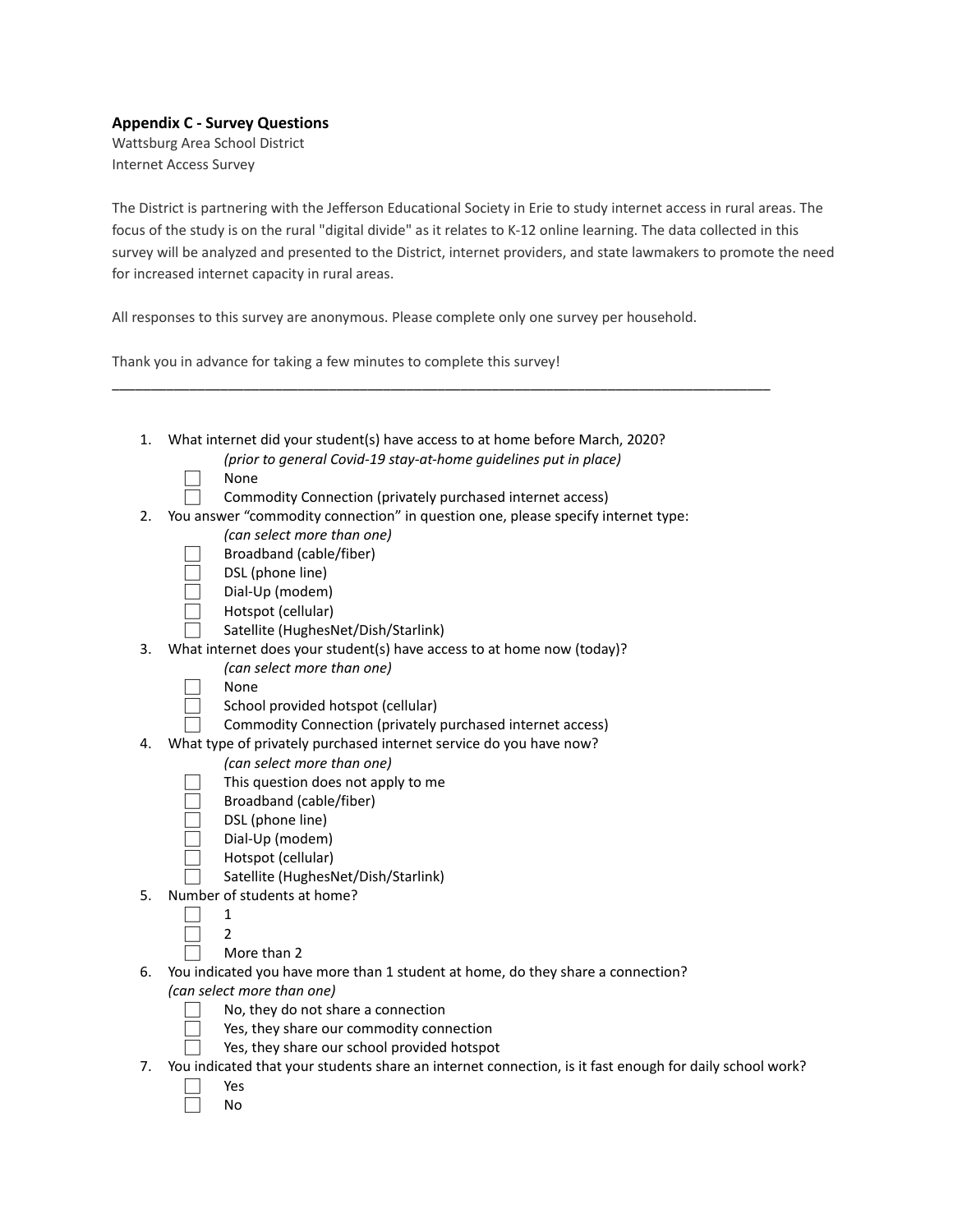|    | My student(s) do not share an internet connection                                                 |
|----|---------------------------------------------------------------------------------------------------|
| 8. | Do you have the ability to increase your internet connection speed?                               |
|    | Don't know                                                                                        |
|    | Yes, through my commodity provider I can increase my connection speed                             |
|    | No, my commodity provider cannot increase my connection speed                                     |
|    | No, my school hotspot cannot increase my connection speed                                         |
| 9. | Are there one (or more) parents working from home using commodity internet?                       |
|    | Yes                                                                                               |
|    | No                                                                                                |
|    | 10. What describes your (shared) internet connection?                                             |
|    | Parent(s) and student(s) share a commodity internet connection                                    |
|    | Parent(s) use a commodity internet connection and the student(s) use a school provided hotspot    |
|    | Parent(s) use a work-provided internet connection and the student(s) use a commodity internet     |
|    | connection                                                                                        |
|    | 11. What describes your (shared) internet connection?                                             |
|    | The student(s) have a commodity internet connection to themselves                                 |
|    | The student(s) are using a school provided hotspot                                                |
|    | 12. Do you feel your connectivity has "good" times vs "bad" times?                                |
|    | Yes, it is only reliable at certain times                                                         |
|    | No, it is never reliable                                                                          |
|    | No, it is always reliable                                                                         |
|    | 13. When is reliability noticeably worse? (check all that apply)                                  |
|    | Work day, 7am-5pm                                                                                 |
|    | Evening, 5pm-9pm                                                                                  |
|    | Night, 9pm-7am                                                                                    |
|    | Sunny<br>Snowy                                                                                    |
|    | Rainy                                                                                             |
|    | Cloudy                                                                                            |
|    | 14. When is reliability best? (check all that apply)                                              |
|    | Work day, 7am-5pm                                                                                 |
|    | Evening, 5pm-9pm                                                                                  |
|    | Night, 9pm-7am                                                                                    |
|    | Sunny                                                                                             |
|    | Snowy                                                                                             |
|    | Rainy                                                                                             |
|    | Cloudy                                                                                            |
|    | 15. Have you had to postpone online school work because of your connectivity and its reliability? |
|    | Yes                                                                                               |
|    | No                                                                                                |
|    | 16. Do you experience outages of 15 or more minutes with your current internet provider?          |
|    | Frequently, more than 10 times a month                                                            |
|    | Occasionally, 3-10 times a month                                                                  |
|    | Rarely, 1-3 times a month                                                                         |
|    | Not really, less than once a month                                                                |
|    | 17. Do you have tech support you can call for connectivity/reliability issues?                    |
|    | Yes, the provider I use has excellent tech support                                                |
|    | Yes, but the provider I use does not have helpful tech support                                    |
|    | Yes, but my only path for tech support is through the school (school IT)                          |
|    | No, I don't know who I can call for tech support                                                  |
|    | 18. What municipality do you live in?                                                             |
|    | Amity Township                                                                                    |
|    | Greene Township                                                                                   |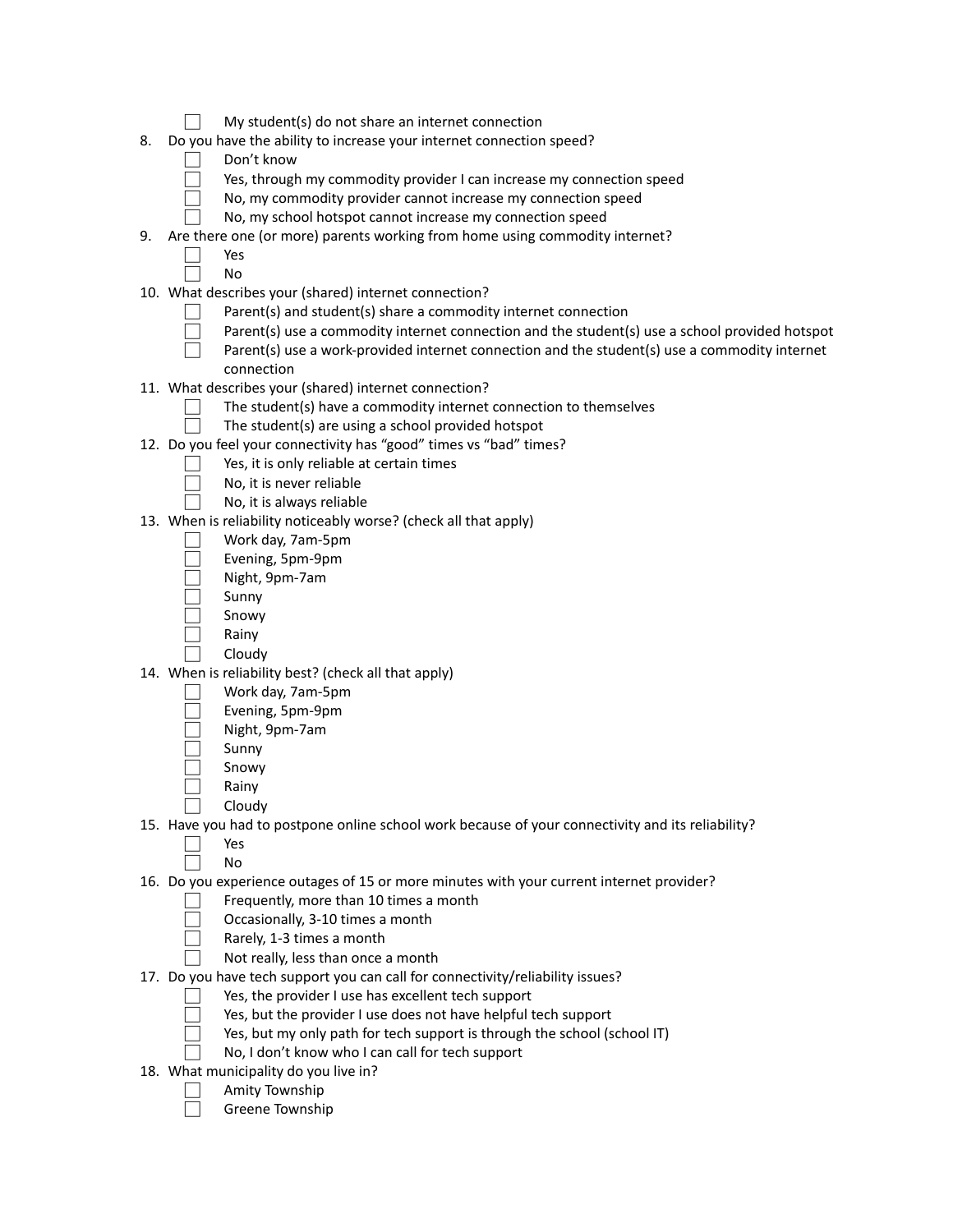- ⃞ Greenfield Township
- ⃞ Venango Township
- ⃞ Wattsburg Borough
- 19. Once your student(s) is connected for an online learning session do you have to help them reconnect or troubleshoot during that session?
	- Yes, I am frequently trying to help them reconnect
	- □ Yes, I am occasionally trying to help reconnect
		- No, I do not have to help my student(s) reconnect
- 20. WASD was able to provide cellular hotspots for remote learning (through the 2020 Cares Act). Had those hotspots not been available, do you have access to internet service you could buy for your student(s)?

| ×<br>×<br>۰,<br>٠ |
|-------------------|
|-------------------|

- ⃞ No
- ⃞ Unknown
- 21. What type of internet access can you purchase at your location?
	- ⃞ Cable Broadband
	- ⃞ Fiber Broadband
	- ⃞ DSL
	- Dial-Up
	- **Hotspot**
	- Satellite (HughesNet/Dish/Starlink)
- 22. What is the biggest obstacle your household faces as it pertains to internet connectivity/reliability?
	- Lack of desired service options
	- ⃞ Reliability of current service
	- Speed of current service
	- ⃞ Price of current service
	- Tech support for current service
	- Sharing a connection within the household
	- ⃞ N/A There is no obstacle as it pertains to internet connectivity/reliability
	- **Other**
- 23. What is your desired commodity internet service option/provider?

\_\_\_\_\_\_\_\_\_\_\_\_\_\_\_\_\_\_\_\_\_\_\_\_\_\_\_\_\_\_\_\_\_\_\_\_\_\_\_\_\_\_\_\_\_\_

- 24. This survey was centered around home learning (for WASD) and the internet connectivity/reliability, do you feel that improved internet service options would positively impact other households and/r businesses in your municipality?
	- ⃞ Yes ⃞ No
		- I'm not sure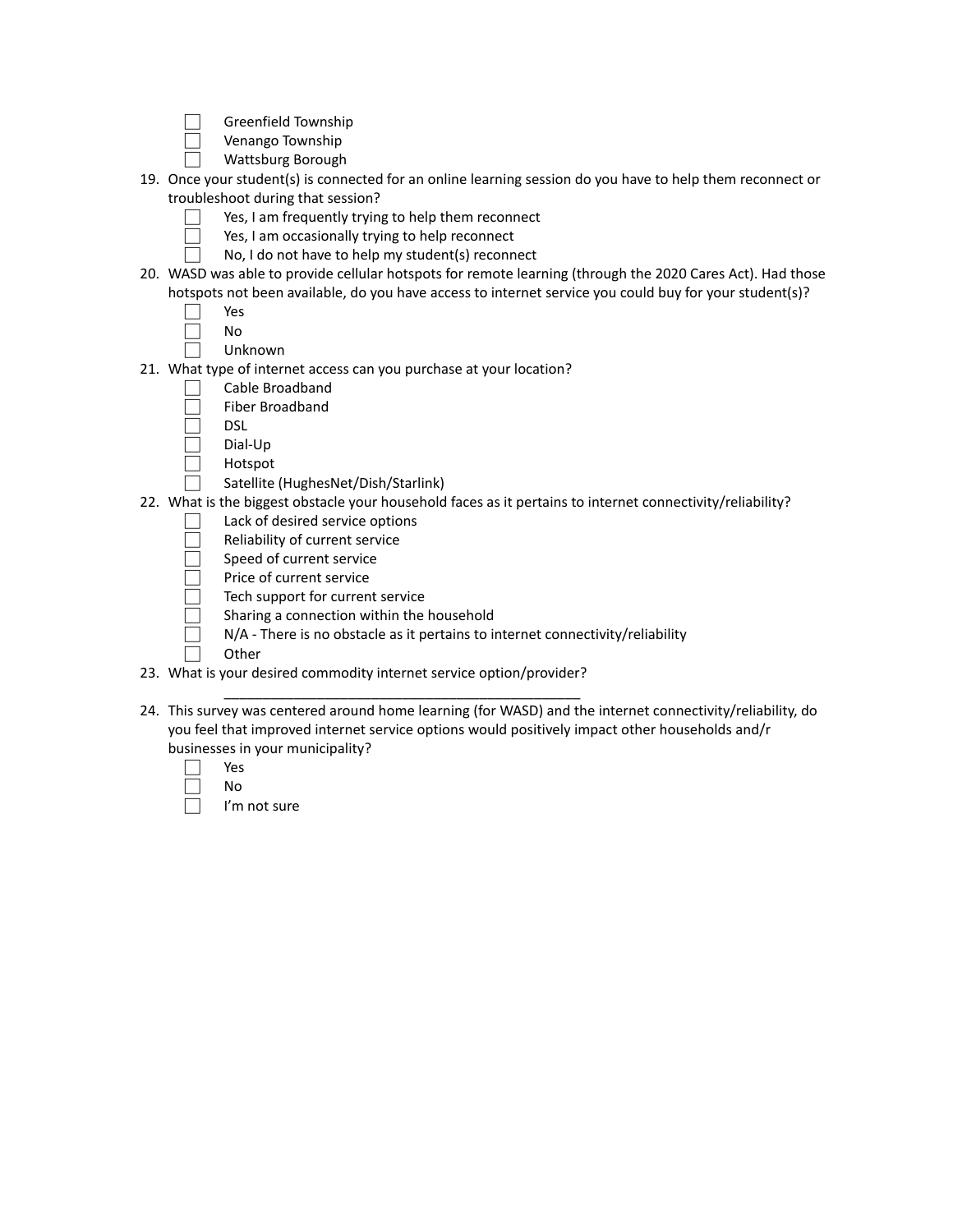### **Appendix D - Survey Results (raw)**

<span id="page-23-0"></span>1. What internet did your student(s) have access to at home before March, 2020?



2. You answered "Commodity Connection" in question one, please specify internet type:





3. What internet does your student(s) have access to at home now (today)?





4. What type of privately purchased internet service do you have now?



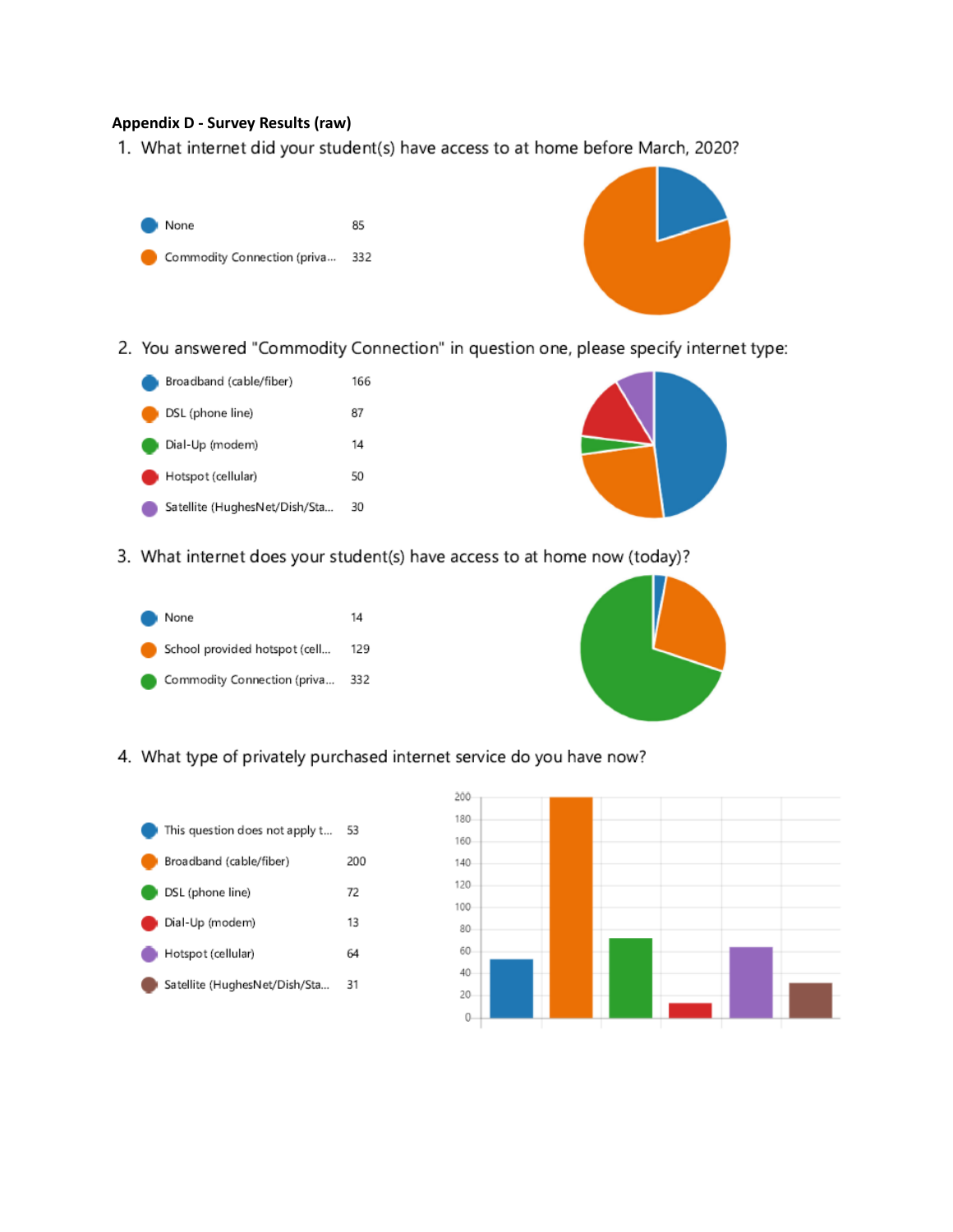5. Number of students at home?





6. You indicated that you have more than 1 student at home, do they share a connection?





7. You indicated your students share an internet connection, is it fast enough for daily school work?





8. Do you have the ability to increase your internet connection speed?





9. Are there one (or more) parents working from home using commodity internet?



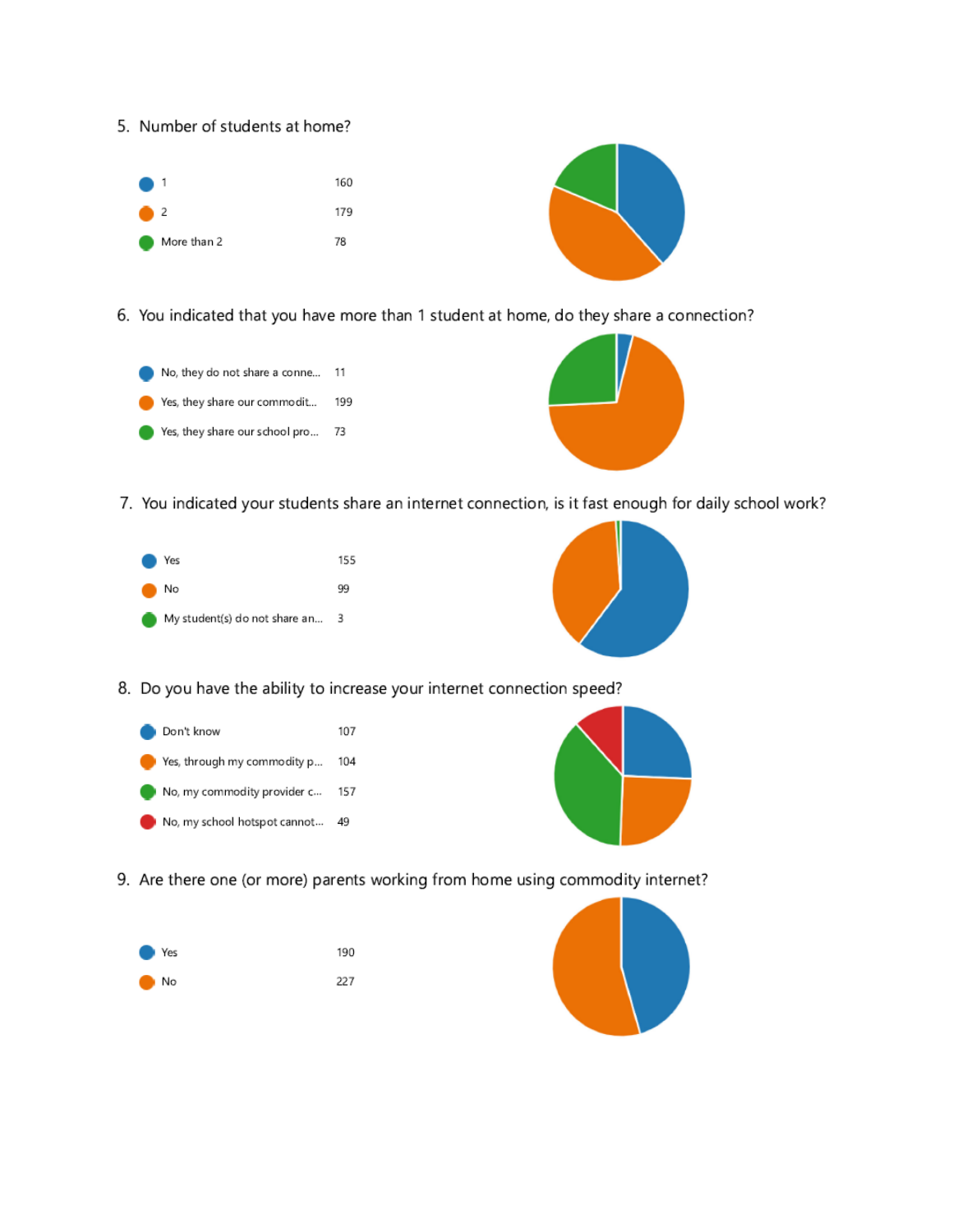



The student(s) have a commo... 154 ٠ The student(s) are using a sch... 80



12. Do you feel your connectivity has "good" times vs "bad times"?





13. When is reliability noticeably worse (check all that apply)?



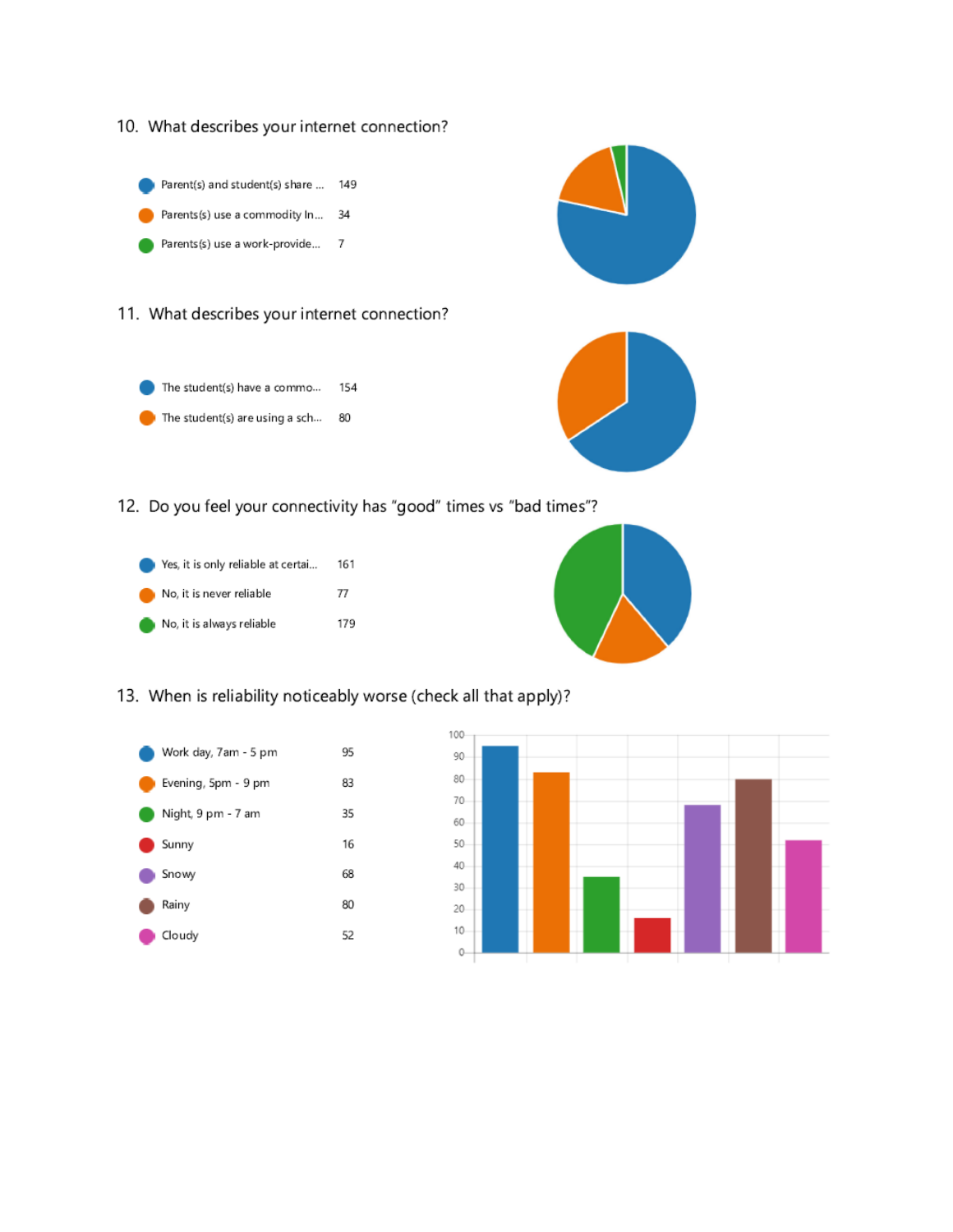14. When is reliability best (check all that apply)?



15. Have you had to postpone online school work because of your connectivity and its reliability?





16. Do you experience outages of 15 or more minutes with your current internet provider?





17. Do you have tech support you can call for connectivity/reliability issues?



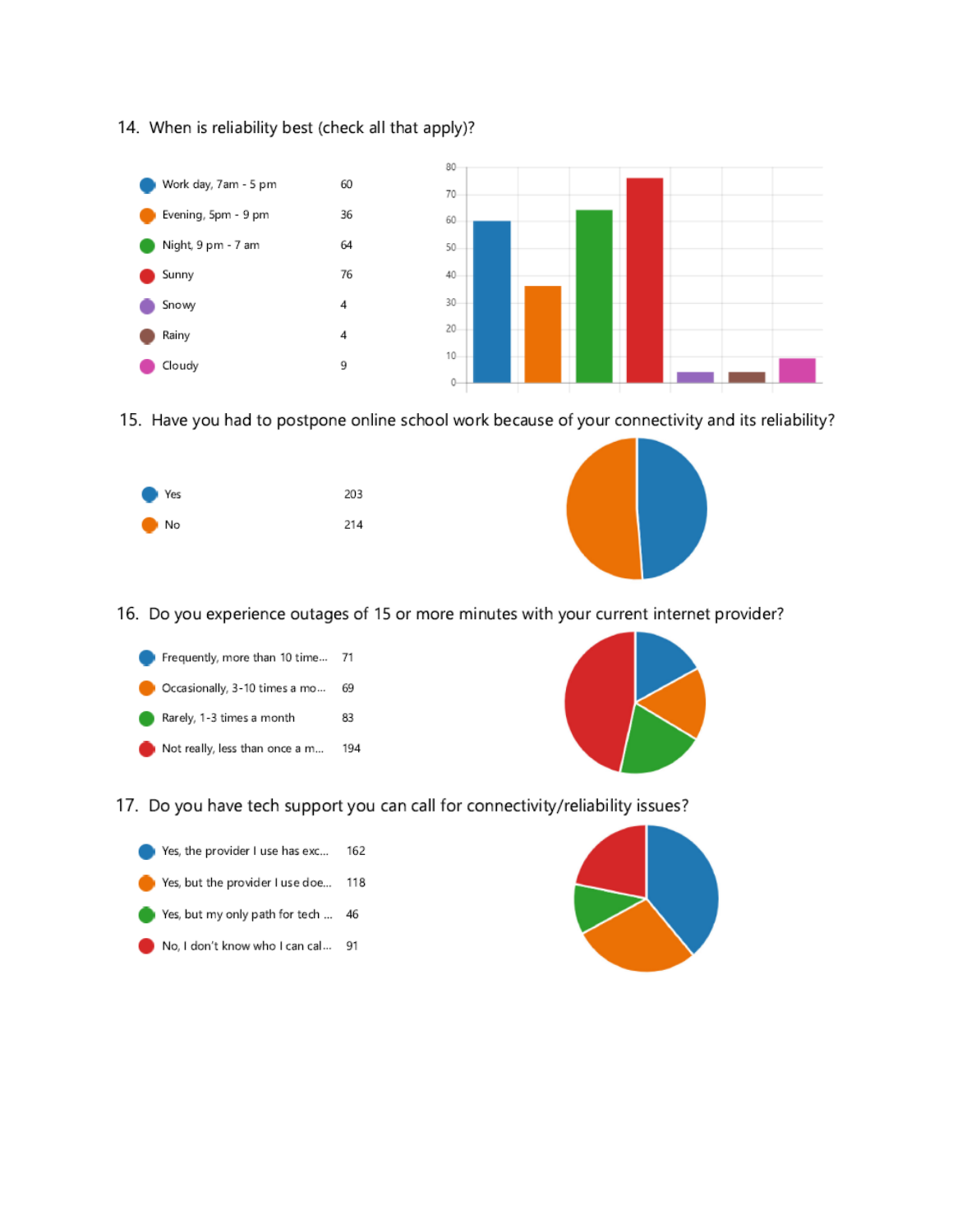





19. Once your student(s) is connected for an online learning session do you have to help them reconnect or troubleshoot during that session?





20. WASD was able to provide cellular hotspots for remote learning (through the 2020 Cares Act). Had those hotspots not been available, do you have access to internet service you could buy for your student(s)?





21. What type of internet access can you purchase at your location?



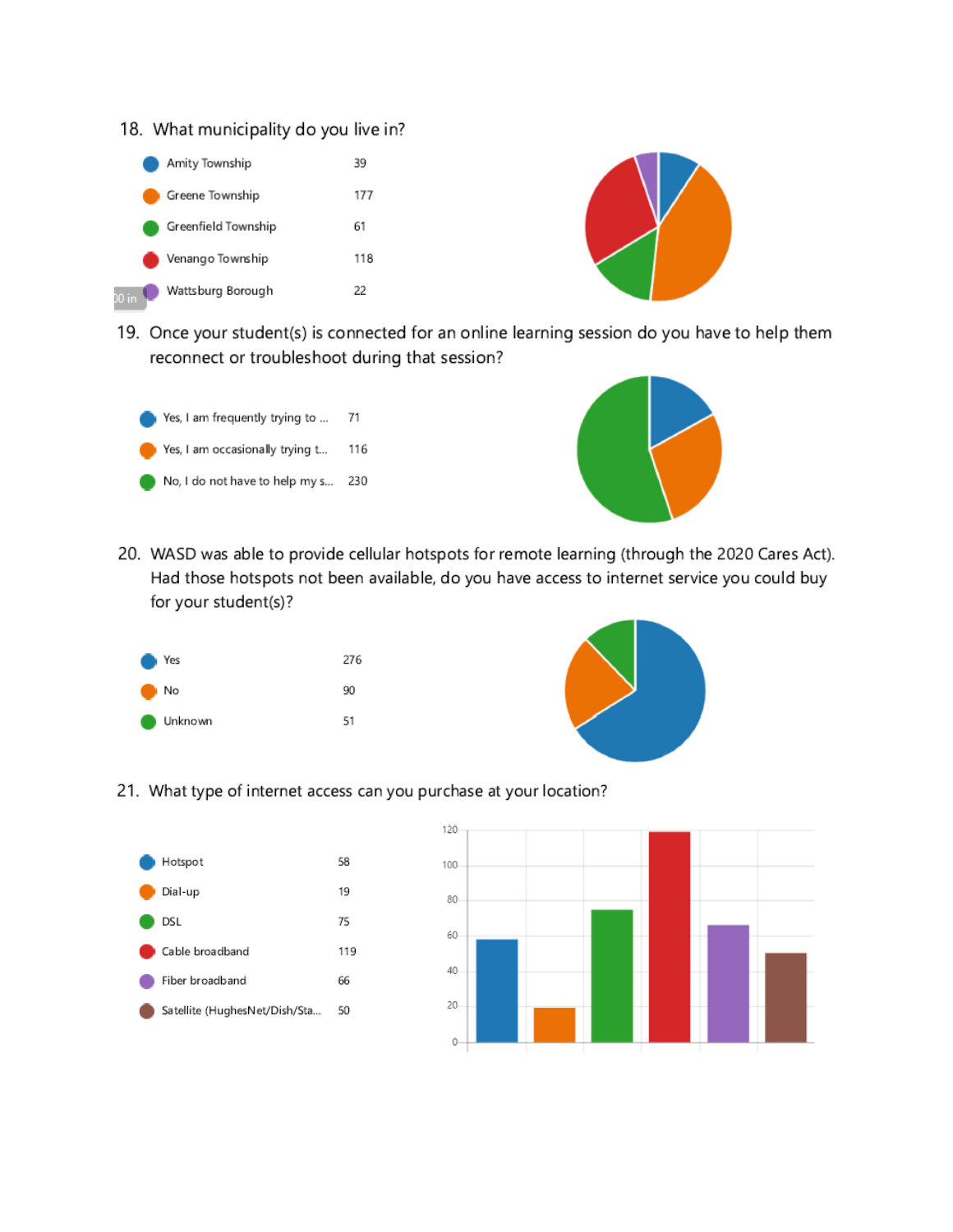22. What is the biggest obstacle your household faces as it pertains to internet connectivity/reliability?



23. What is your desired commodity internet service option/provider?



Latest Responses

24. This survey was centered around home learning (for WASD) and internet connectivity/reliability, do you feel that improved internet service options would positively impact other households and/or businesses in your municipality?



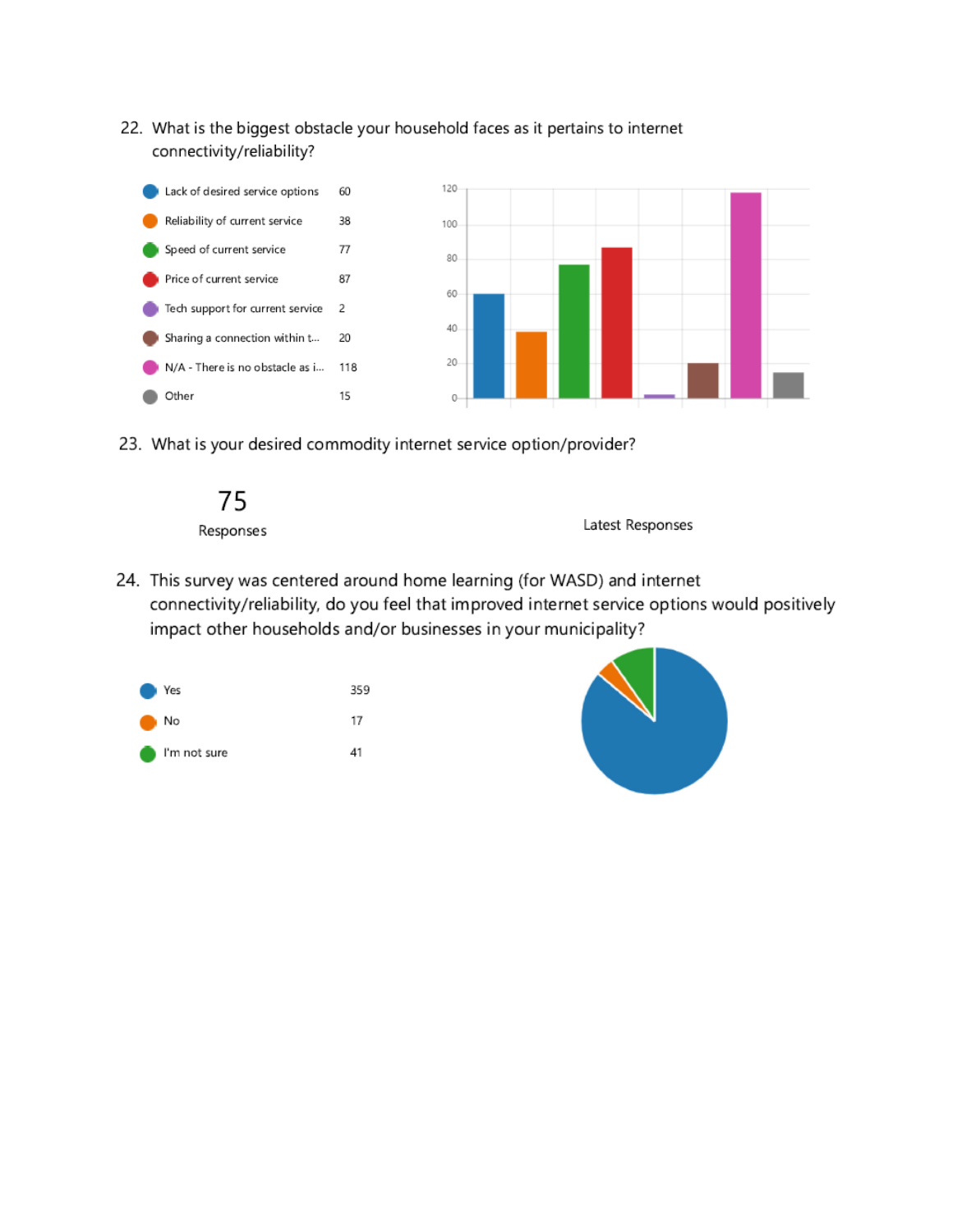<span id="page-29-0"></span>



 $Yes = No$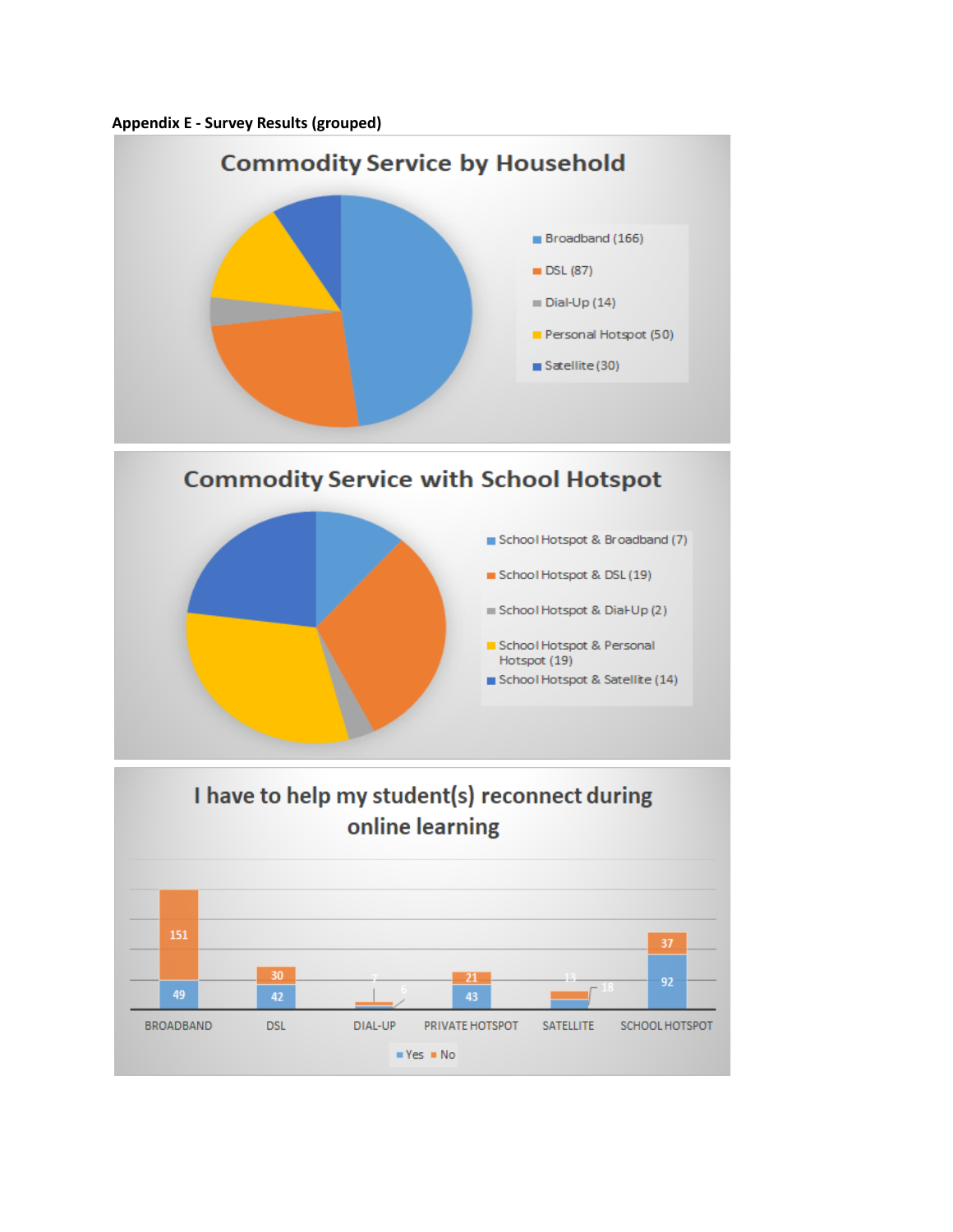



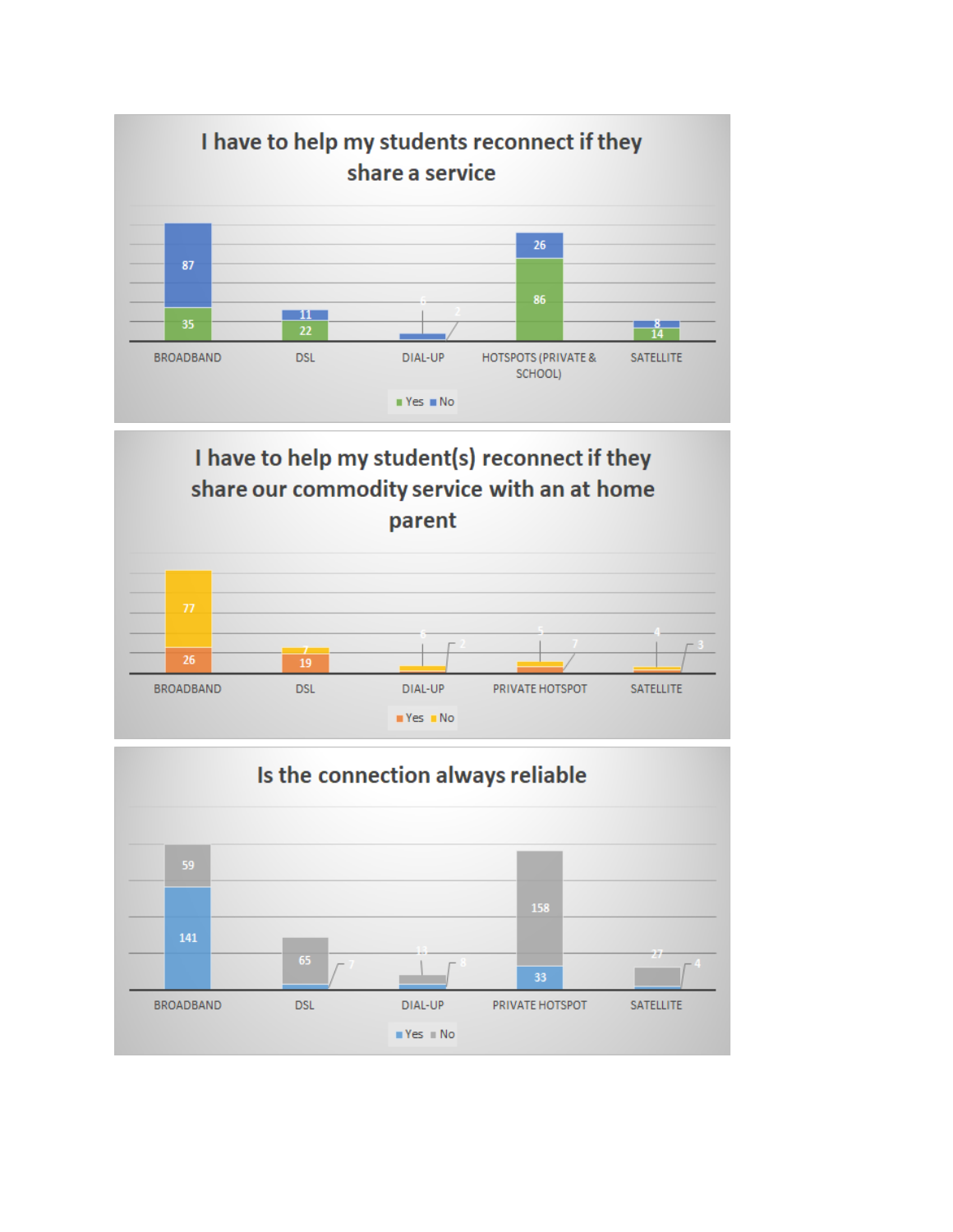



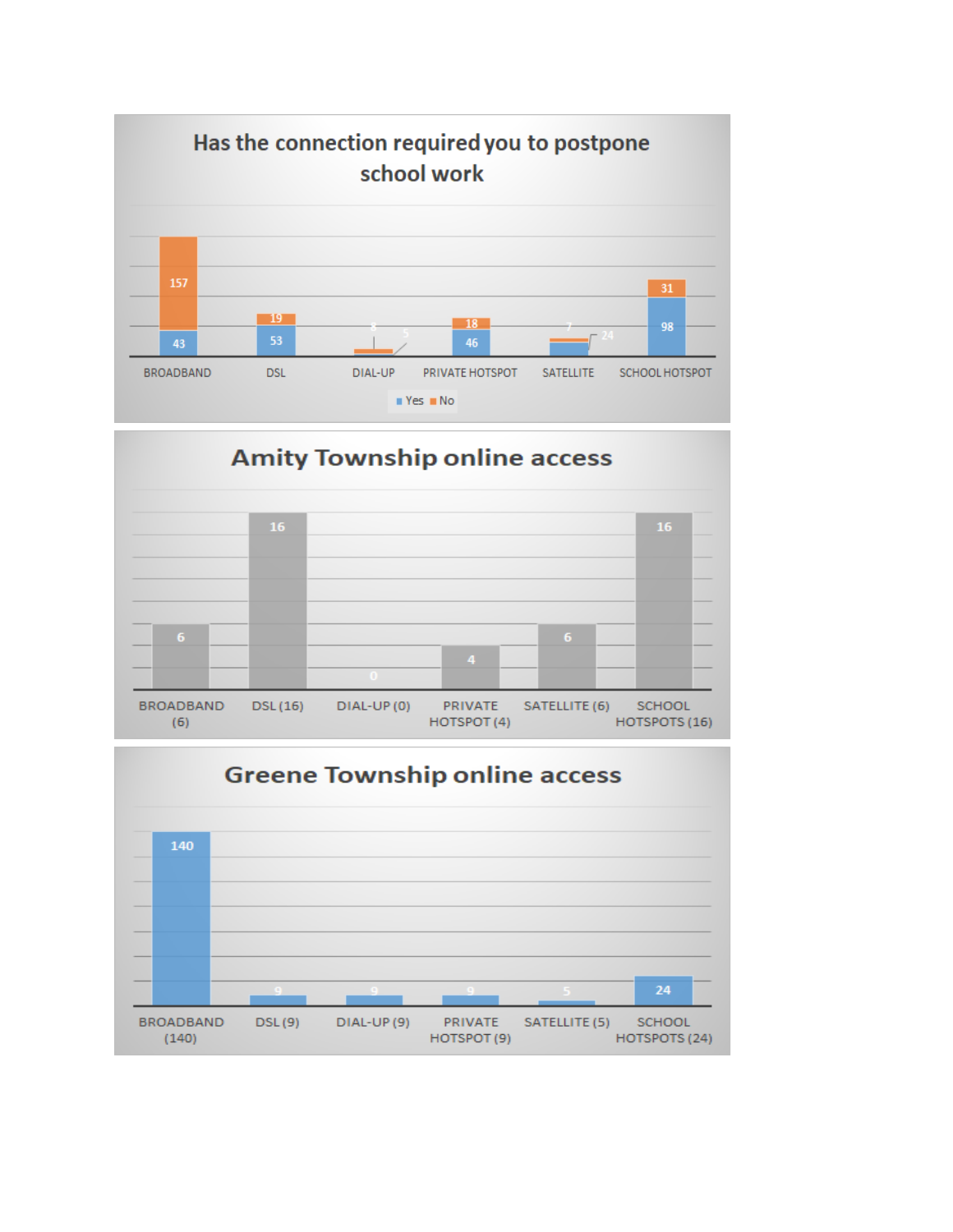

# **Greenefield Township online access**



# **Wattsburg Borough online access** 14 **BROADBAND**  $DSL(3)$ DIAL-UP (0) PRIVATE SATELLITE (4) **SCHOOL**  $(14)$ HOTSPOT (1) HOTSPOTS (5)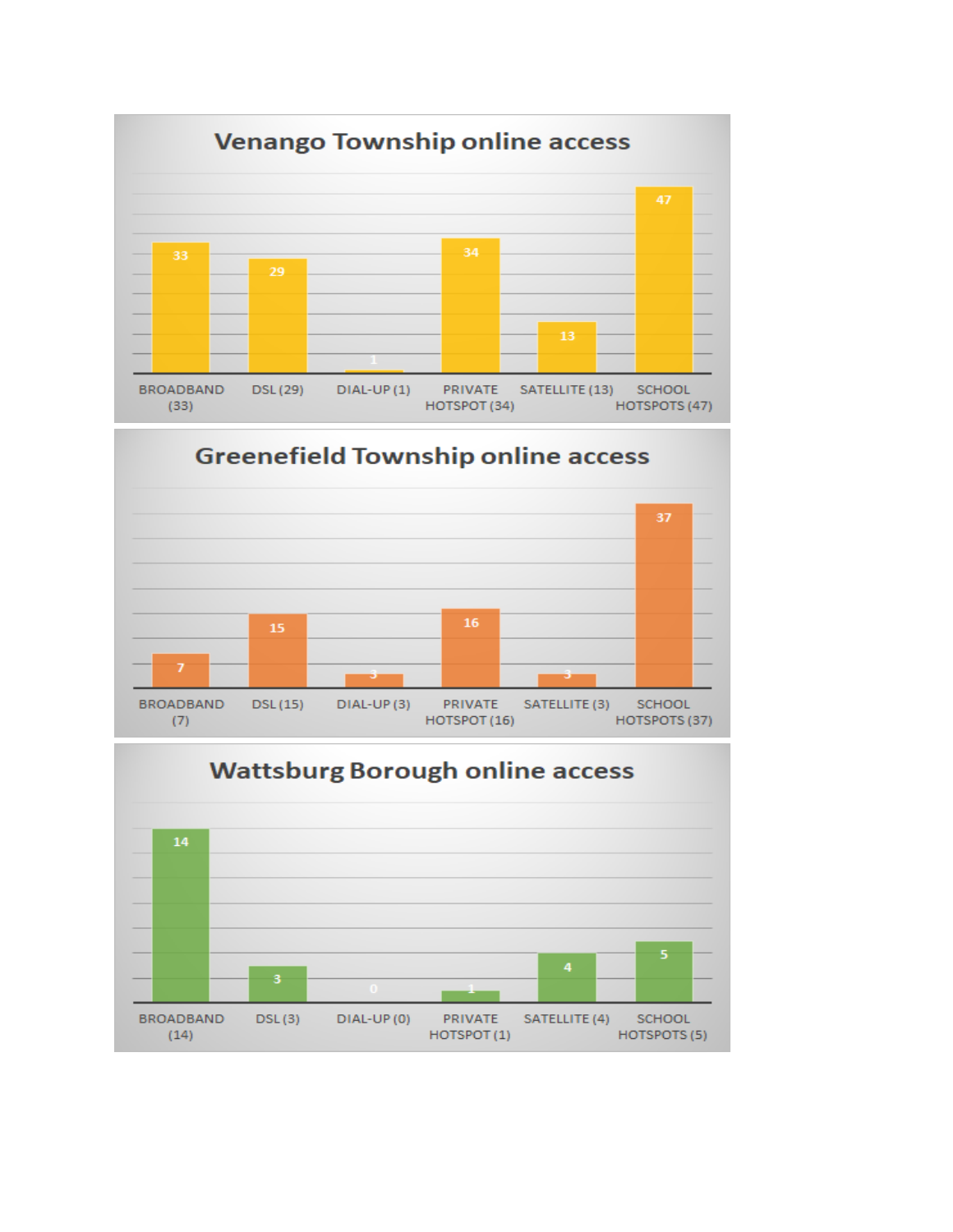## <span id="page-33-0"></span>**Appendix F - Useful URLs**

- o PA COVID-19 County Relief Block Grant [https://dced.pa.gov/download/COVID-19%20County%20Relief%20Block%20Grant%20Guideline](https://dced.pa.gov/download/COVID-19%20County%20Relief%20Block%20Grant%20Guidelines%202020/?wpdmdl=94990) [s%202020/?wpdmdl=94990](https://dced.pa.gov/download/COVID-19%20County%20Relief%20Block%20Grant%20Guidelines%202020/?wpdmdl=94990)
- o ESSER Fund [https://www.education.pa.gov/Schools/safeschools/emergencyplanning/COVID-19/CARESAct/Ja](https://www.education.pa.gov/Schools/safeschools/emergencyplanning/COVID-19/CARESAct/January2021/Pages/default.aspx) [nuary2021/Pages/default.aspx](https://www.education.pa.gov/Schools/safeschools/emergencyplanning/COVID-19/CARESAct/January2021/Pages/default.aspx)
- o Auction 904: FCC Rural Digital Opportunity Fund <https://www.fcc.gov/auction/904>
- o PA General Assembly: Senate Bill 835 [https://www.legis.state.pa.us/cfdocs/billinfo/billinfo.cfm?syear=2019&sind=0&body=S&type=B](https://www.legis.state.pa.us/cfdocs/billinfo/billinfo.cfm?syear=2019&sind=0&body=S&type=B&bn=835) [&bn=835](https://www.legis.state.pa.us/cfdocs/billinfo/billinfo.cfm?syear=2019&sind=0&body=S&type=B&bn=835)
- o U.S. Department of the Treasury Coronavirus State and Local Fiscal Recovery Funds [https://home.treasury.gov/policy-issues/coronavirus/assistance-for-state-local-and-tribal-govern](https://home.treasury.gov/policy-issues/coronavirus/assistance-for-state-local-and-tribal-governments/state-and-local-fiscal-recovery-funds) [ments/state-and-local-fiscal-recovery-funds](https://home.treasury.gov/policy-issues/coronavirus/assistance-for-state-local-and-tribal-governments/state-and-local-fiscal-recovery-funds)
- o US Department of the Treasury Capital Projects Fund [https://home.treasury.gov/policy-issues/coronavirus/assistance-for-state-local-and-tribal-govern](https://home.treasury.gov/policy-issues/coronavirus/assistance-for-state-local-and-tribal-governments/capital-projects-fund) [ments/capital-projects-fund](https://home.treasury.gov/policy-issues/coronavirus/assistance-for-state-local-and-tribal-governments/capital-projects-fund)
- o US Department of the Treasury American Rescue Plan email updates [https://public.govdelivery.com/accounts/USTREAS/subscriber/new?topic\\_id=USTREAS\\_1141](https://public.govdelivery.com/accounts/USTREAS/subscriber/new?topic_id=USTREAS_1141)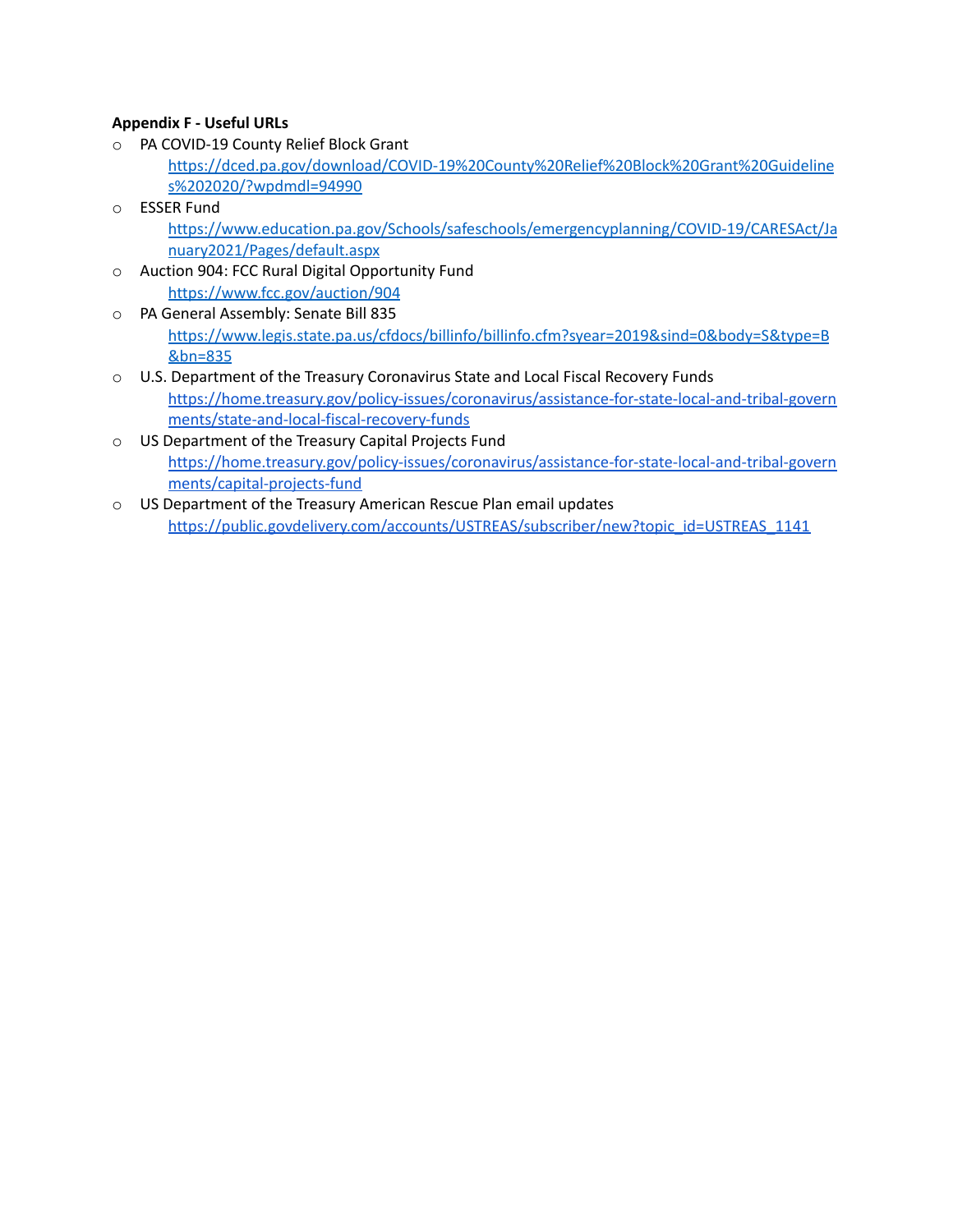### <span id="page-34-0"></span>**Works Cited**

"About Our District." *Wattsburg Area School District*,

http://www.wattsburg.org/AboutOurDistrict.aspx.

Aman, Sally. "Dig Once: A Solution for Rural Broadband – USTelecom." *USTelecom*, 12 April 2017, http://www.ustelecom.org/dig-once-a-solution-for-rural-broadband/.

"Broadband Speed Guide." *Federal Communications Commission*,

https://www.fcc.gov/consumers/guides/broadband-speed-guide.

"Capital Projects Fund | US Department of the Treasury." *Treasury Department*,

https://home.treasury.gov/policy-issues/coronavirus/assistance-for-state-local-and-tribal-go vernments/capital-projects-fund.

Cooper, Tyler. "The FCC Definition of Broadband: Analysis and History." *BroadbandNow*, 10 February 2018, http://broadbandnow.com/report/fcc-broadband-definition/.

Cooper, Tyler. "Municipal Broadband Is Restricted In 18 States Across The US In 2021."

*BroadbandNow*, 1 December 2021,

http://broadbandnow.com/report/municipal-broadband-roadblocks/.

Cooper, Tyler, and Julia Tanberk. "Best and Worst States for Internet Coverage, Prices and Speeds, 2021." *BroadbandNow*,

https://broadbandnow.com/research/best-states-with-internet-coverage-and-speed.

"Coronavirus State and Local Fiscal Recovery Funds | US Department of the Treasury." *Treasury*

*Department*,

https://home.treasury.gov/policy-issues/coronavirus/assistance-for-state-local-and-tribal-go vernments/state-and-local-fiscal-recovery-funds.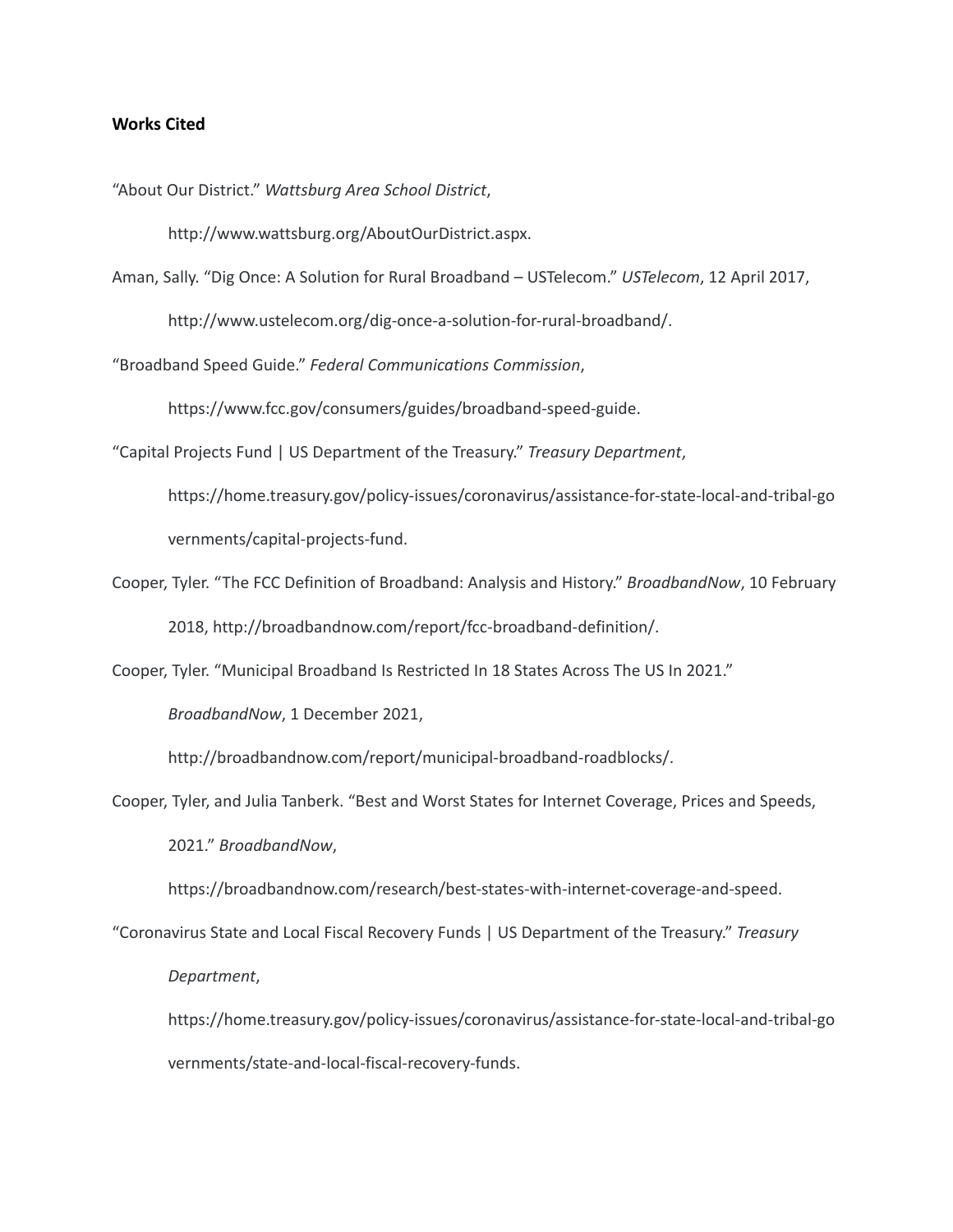"Coronavirus State & Local Fiscal Recovery Funds: Overview of the Final Rule." *Treasury Department*, 6 January 2022, https://home.treasury.gov/system/files/136/SLFRF-Final-Rule-Overview.pdf. "Digital divide Definition & Meaning." *Merriam-Webster*,

https://www.merriam-webster.com/dictionary/digital%20divide.

Hendrickson, Josh. "The FCC Wants to Improve Internet Access, Here's How to Help." *Review Geek*, 12 April 2021,

http://www.reviewgeek.com/77642/the-fcc-wants-to-improve-internet-access-heres-how-to -help/amp/.

Loewus, Liana, et al. "What Is Digital Literacy?" *Education Week*, 8 November 2016,

http://www.edweek.org/teaching-learning/what-is-digital-literacy/2016/11.

Mathias, Krishna, and Claire Lowe. "Students received devices and hot spots, but the digital divide goes much deeper." *Press of Atlantic City*, 18 April 2021,

http://pressofatlanticcity.com/news/local/education/students-received-devices-and-hot-spo ts-but-the-digital-divide-goes-much-deeper/article\_4e256a05-7785-5220-8651-7f09ff887f5a .amp.html.

McNally, Catherine. "How Much Do Internet and Wi-Fi Really Cost? What to Expect!" *Reviews.org*, https://www.reviews.org/internet-service/how-much-do-internet-and-wi-fi-cost/.

"Nearly one-in-five teens can't always finish their homework because of the digital divide." *Pew*

*Research Center*, 26 October 2018,

http://www.pewresearch.org/fact-tank/2018/10/26/nearly-one-in-five-teens-cant-always-fi nish-their-homework-because-of-the-digital-divide/.

"PA Facts 2020." *Pennsylvania State Data Center*,

https://pasdc.hbg.psu.edu/sdc/pasdc\_files/pastats/PAFacts2020.pdf.